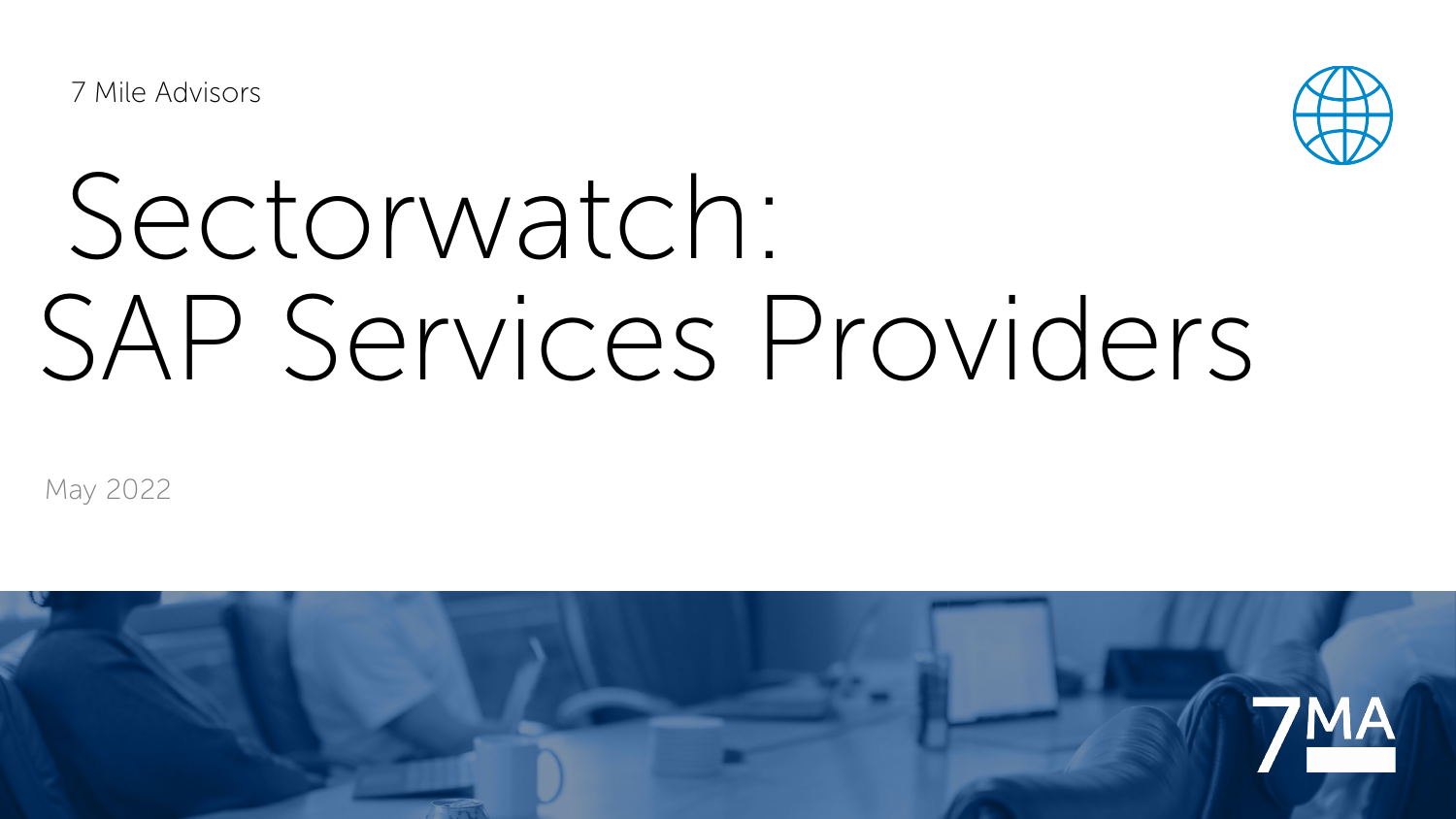### SAP Services Providers

- 4 Sector Dashboard
- 5 Public Basket Overview
- 6 Public Basket Performance
- 8 Operational Metrics
- 11 Valuation Comparison
- 14 Recent Deals
- 15 Appendix



7 Mile Advisors appreciates the opportunity to present this confidential information to the Company. This document is meant to be delivered only in<br>conjunction with a verbal presentation, and is not authorized for distribu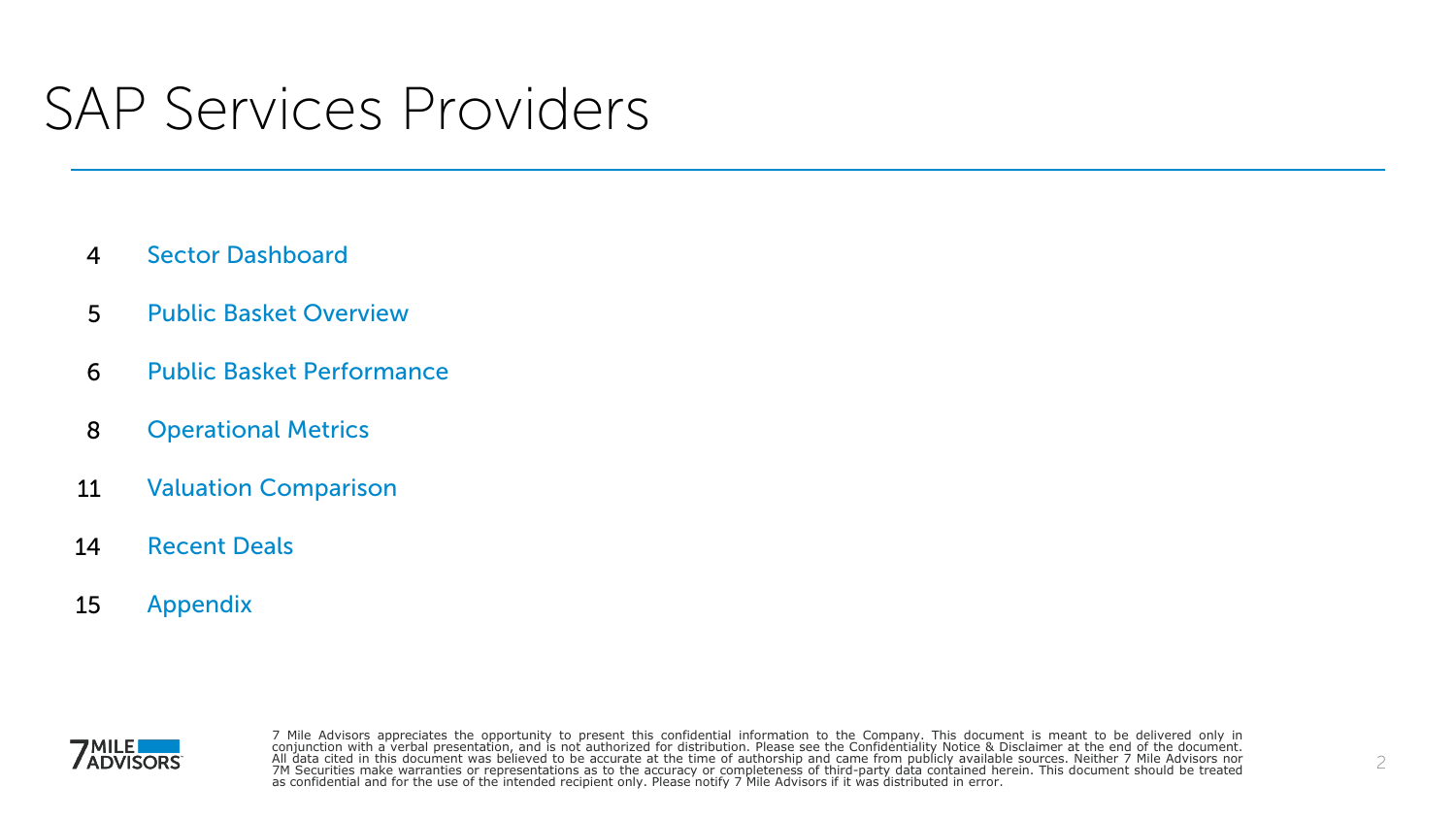### Overview

#### 7MA provides Investment Banking & Advisory Services to the Business Services and Technology Industries globally.

We advise on M&A and private capital transactions and provide market assessments and benchmarking. As a close-knit team with a long history together and a laser focus on our target markets, we help our clients sell their companies, raise capital, grow through acquisitions, and evaluate new markets.

We publish our sectorwatch, a review of M&A and operational trends in the industries we focus.

#### **DASHBOARD**

- Summary metrics on the sector
- Commentary on market momentum by comparing the most recent 12-month performance against the last 3 year averages.

#### **PUBLIC BASKET PERFORMANCE**

• Summary valuation and operating metrics for a basket of comparable public companies.

#### **VALUATION COMPARISON**

• Graphical, detailed comparison of valuation multiples for the public basket.

#### **RECENT DEALS**

• The most recently announced deals in the sector

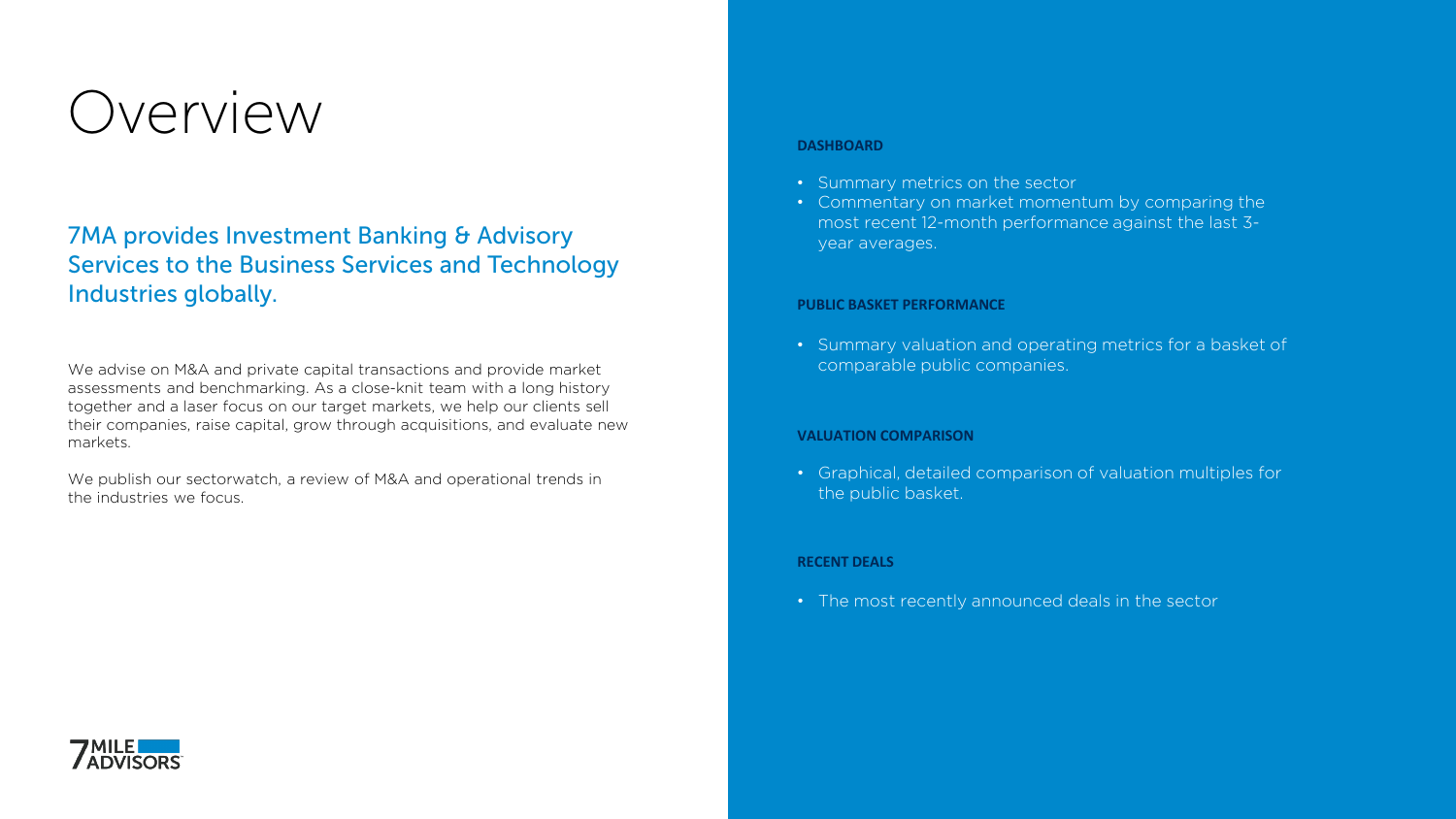

#### REVENUE GROWTH MOMENTUM 1 3.9%

1 - year revenue growth compared to revenue growth average for last 3 years - Current revenue growth rate exceeds the average of the last 3 years by this amount, indicating that market momentum is increasing



#### Operating Metrics

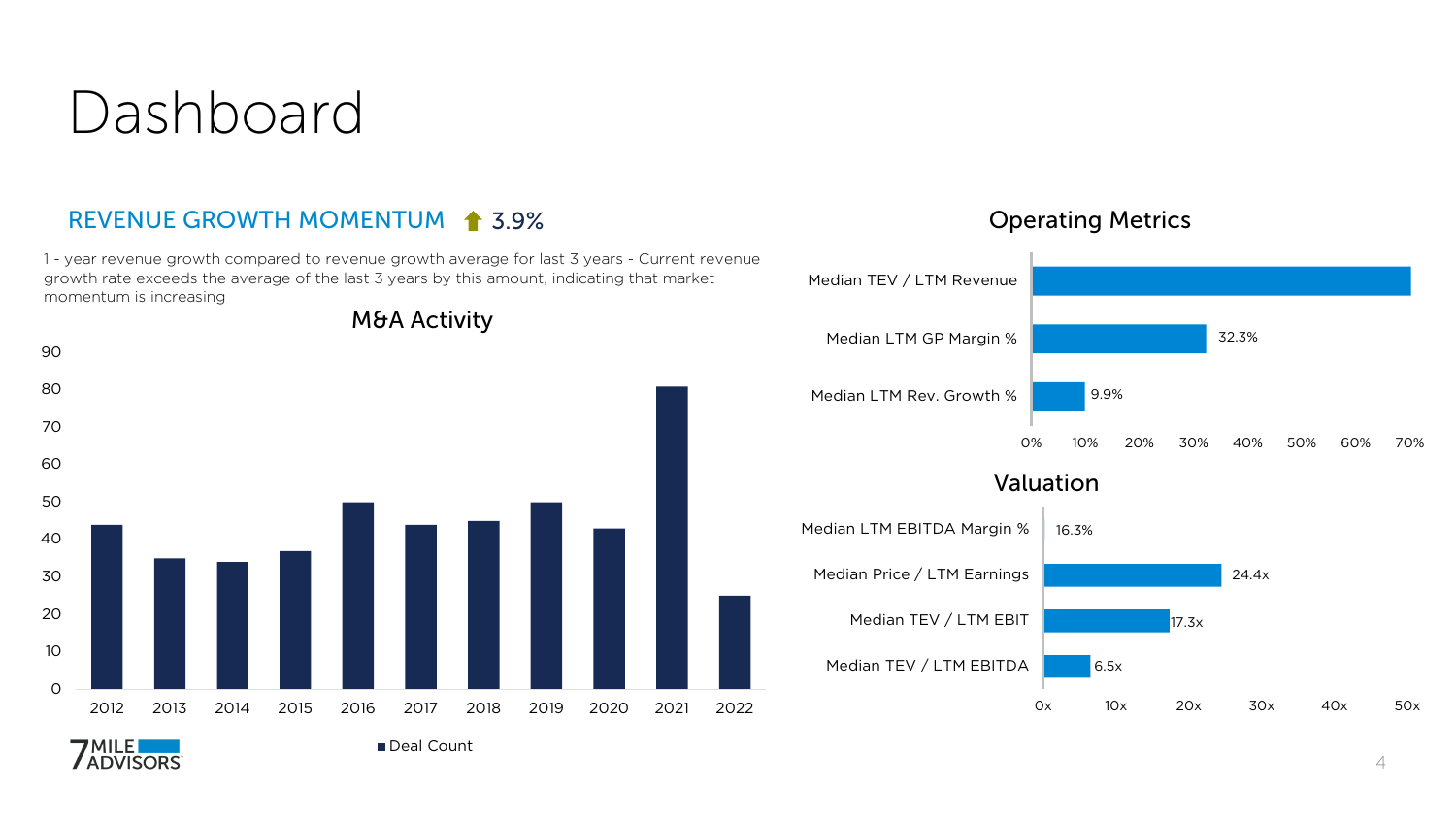### Public Basket Overview

SAP **Services** Providers



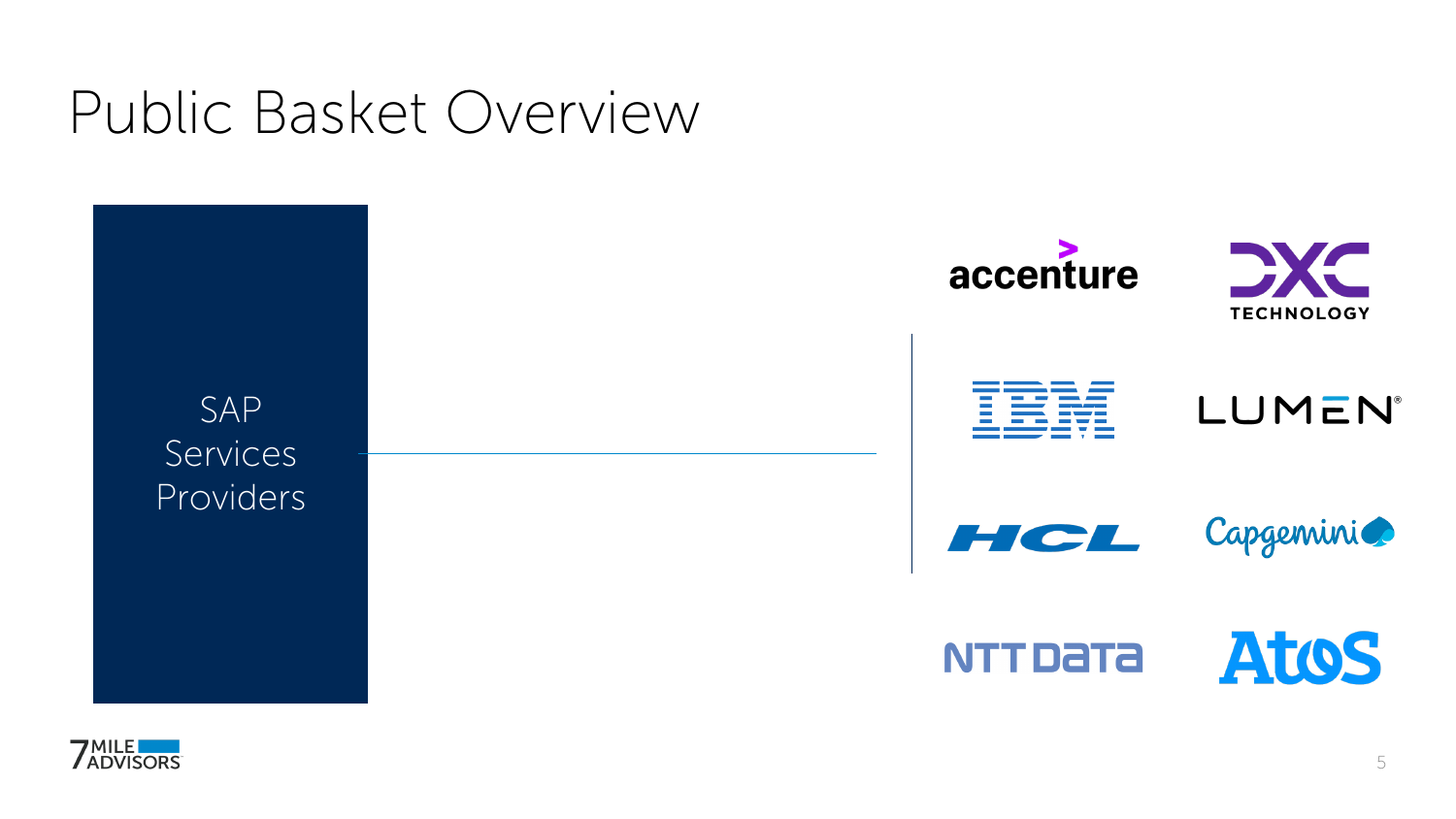| Company                         | TEV \$m | <b>LTM</b><br><b>EBITDA</b> \$m | <b>LTM Rev</b><br>$\mathsf{S}$ m | Rev<br>Growth<br>YoY | GP <sub>%</sub> | <b>EBITDA %</b> | TEV / Rev X | TEV /<br><b>EBITDAX</b> | # FTEs  | Rev / FTE<br>\$k |
|---------------------------------|---------|---------------------------------|----------------------------------|----------------------|-----------------|-----------------|-------------|-------------------------|---------|------------------|
| Atos                            | 5,597   | 1,280                           | 12,815                           | $-3.1%$              | 32.3%           | 10.0%           | 0.4x        | 4.4x                    | 104,430 | 123              |
| DXC Technology                  | 10,709  | 2,712                           | 16,642                           | $-8.4%$              | 21.4%           | 16.3%           | 0.6x        | 3.9x                    | 130,000 | 128              |
| NTT Data                        | 30,407  | 3,743                           | 22,843                           | 9.9%                 | 26.1%           | 16.4%           | 1.3x        | 8.1x                    | 143,081 | 160              |
| <b>HCL Technologies</b>         | 35,904  | $\#N/A$                         | 11,481                           | 12.8%                | 38.4%           | #N/A            | 3.1x        | $\#N/A$                 | 197,777 | 58               |
| Capgemini                       | 38,804  | 3,468                           | 21,471                           | 14.6%                | 26.4%           | 16.2%           | 1.8x        | 11.2x                   | 324,684 | 66               |
| Lumen Technologies              | 39,609  | 8,239                           | 19,687                           | $-4.9%$              | 56.9%           | 41.8%           | 2.0x        | 4.8x                    | 36,000  | 547              |
| International Business Machines | 166,786 | 15,313                          | 53,819                           | 5.9%                 | 56.9%           | 28.5%           | 3.1x        | 10.9x                   | 307,600 | 175              |
| Accenture                       | 191,612 | 10,934                          | 56,695                           | 24.1%                | 32.3%           | 19.3%           | 3.4x        | 17.5x                   | 699,000 | 81               |
| Average                         | 64,928  | 6,527                           | 26,932                           | 6.4%                 | 36.3%           | 21.2%           | 2.0x        | 8.7x                    | 242,822 | 167              |
| <b>Median</b>                   | 37,354  | 3,743                           | 20,579                           | 7.9%                 | 32.3%           | 16.4%           | 1.9x        | 8.1x                    | 170,429 | 125              |

*share price as of 04May22*

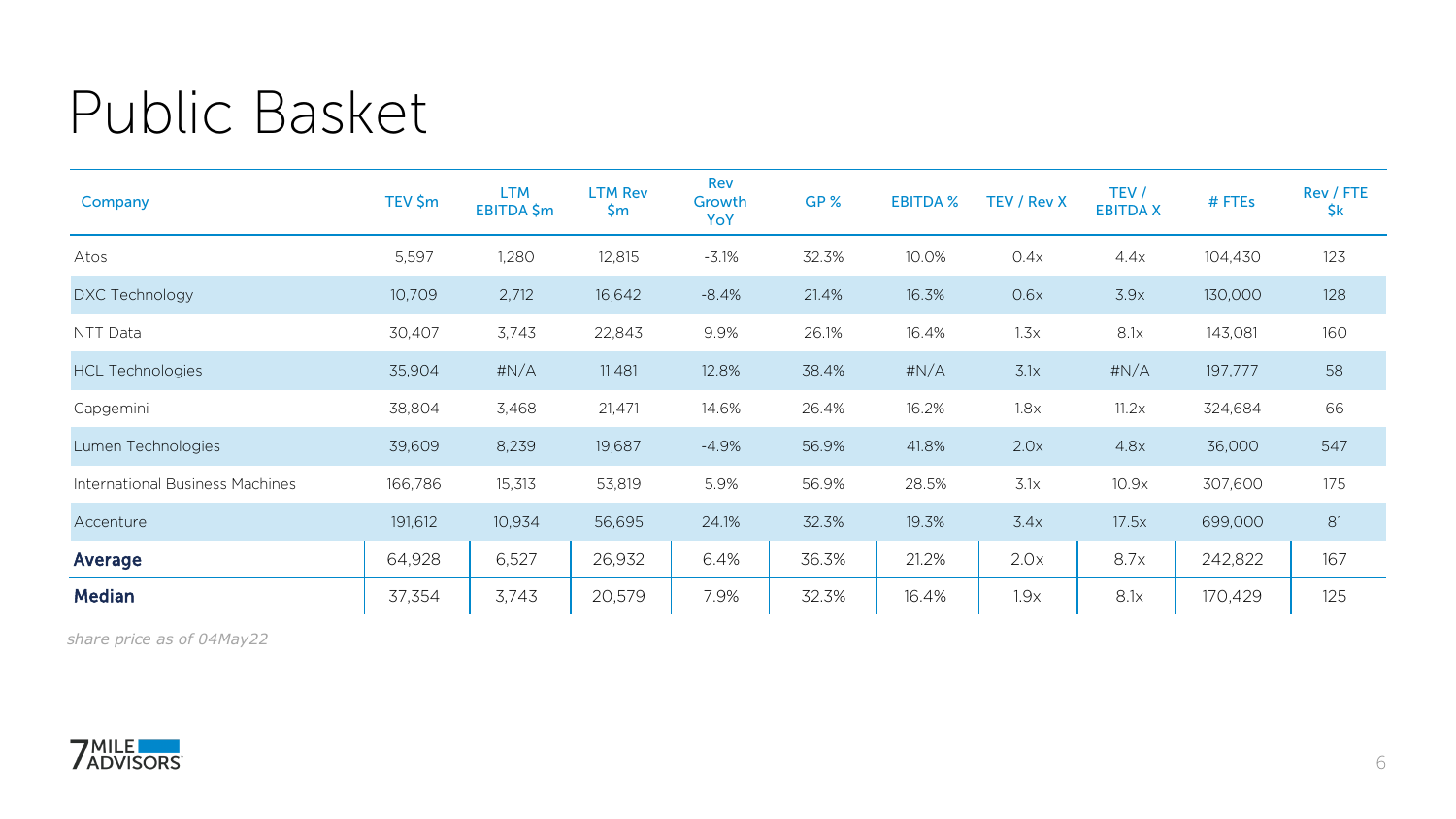

Public EBITDA Multiples over Time



#### Public Revenue Multiples over Time



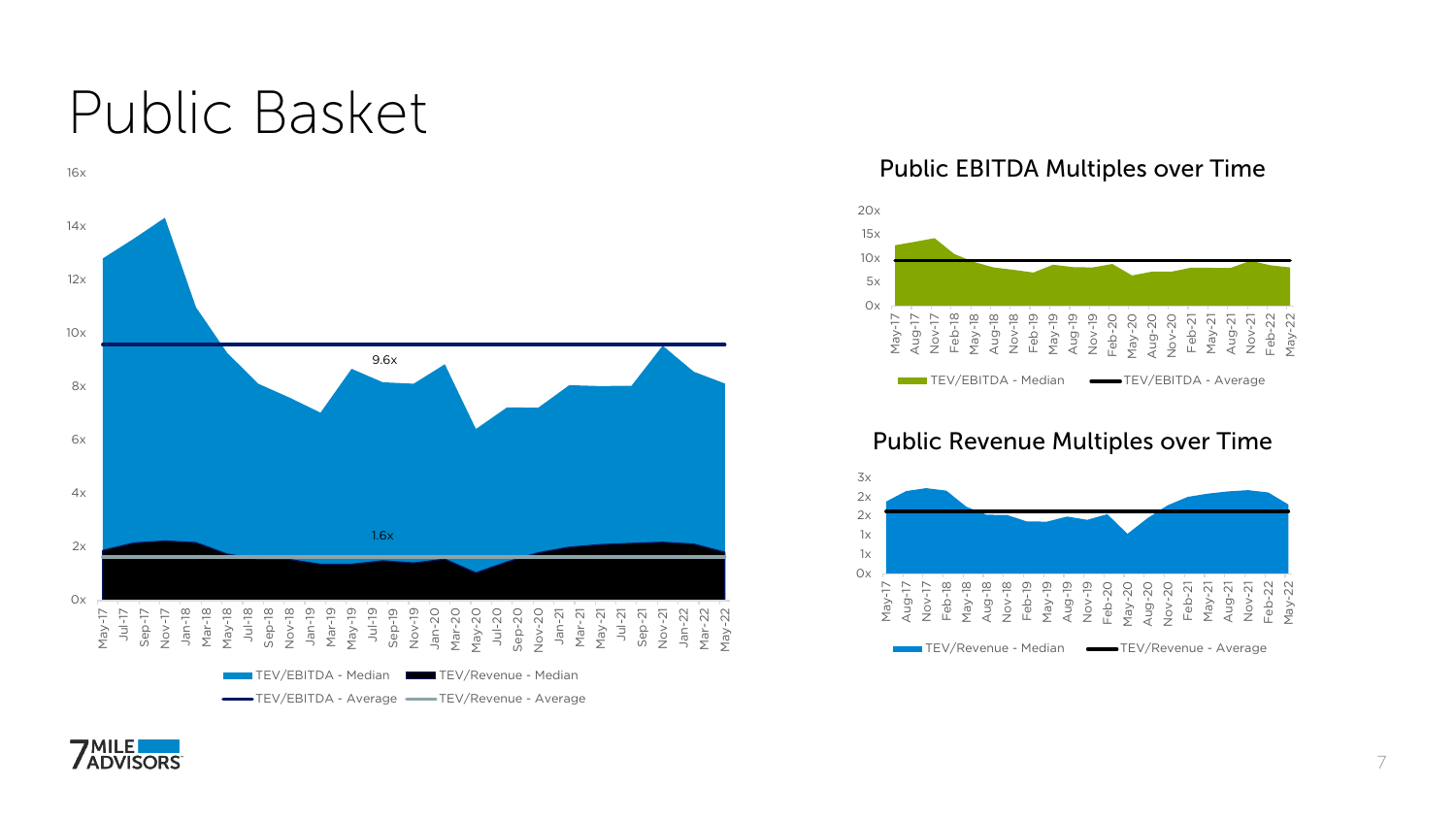## Operational Metrics



#### LTM Gross Profit Margin % LTM EBITDA %



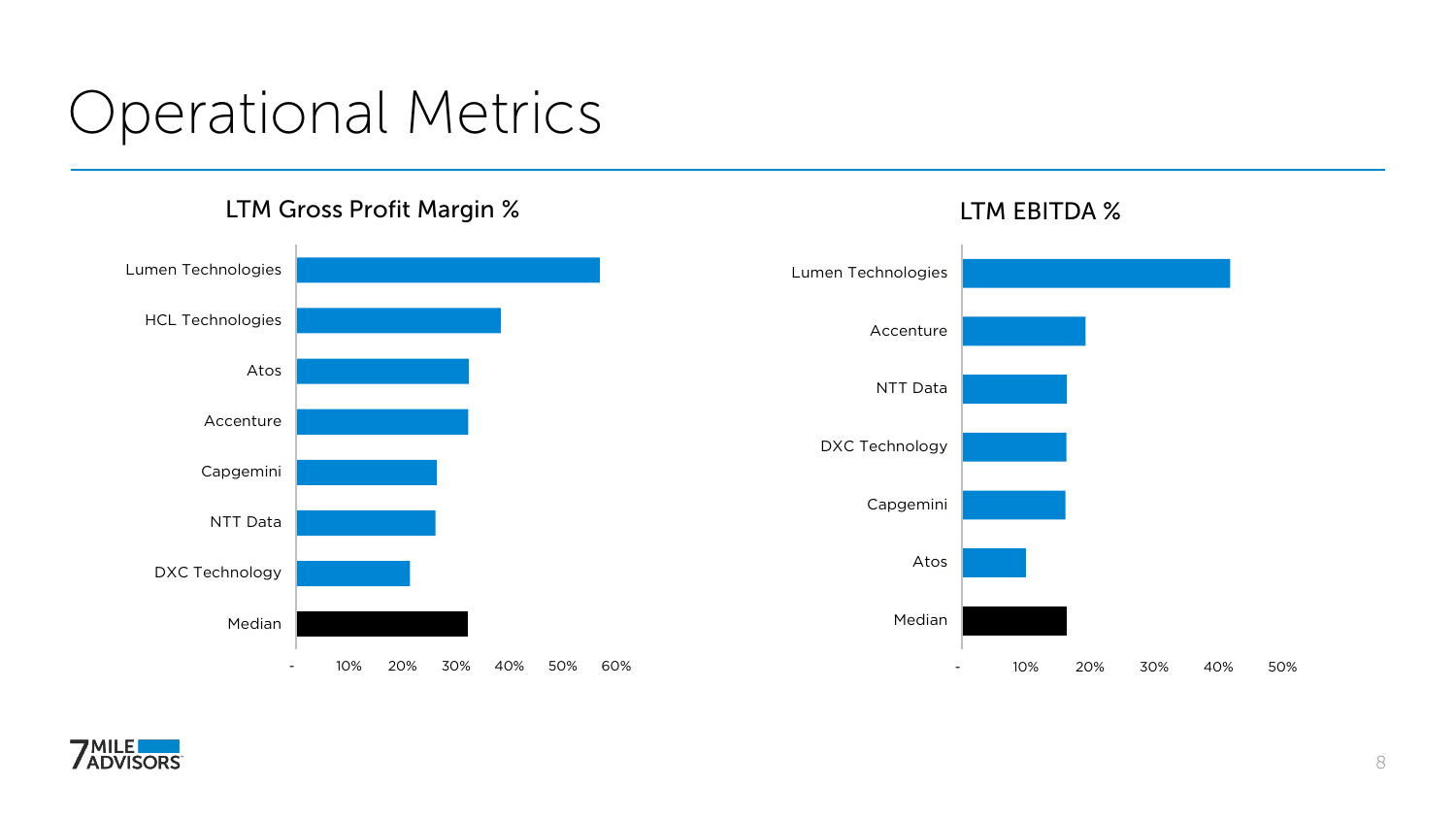## Operational Metrics



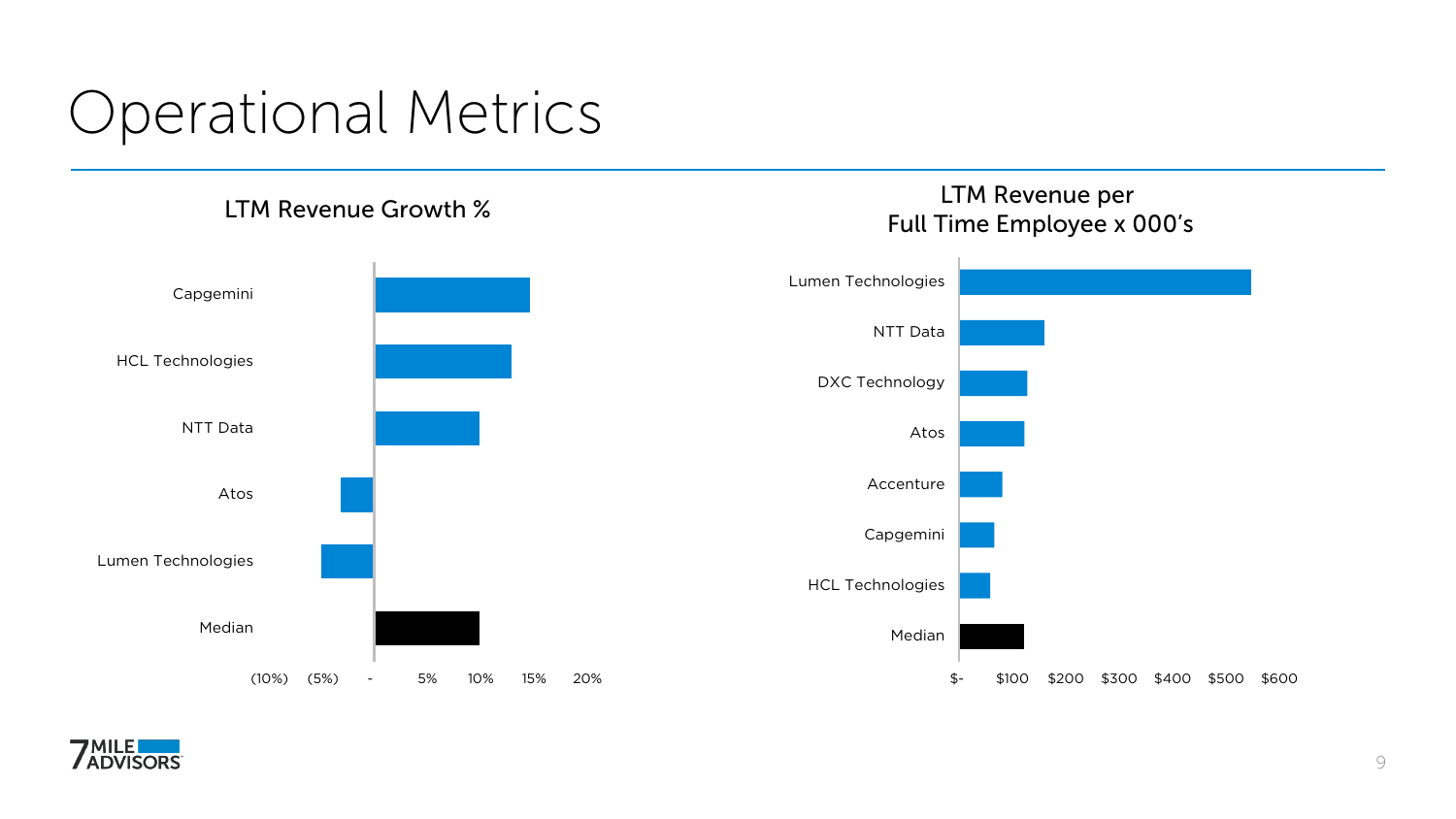## Operational Metrics

#### Accounts Receivable Turnover Average Days



### Sales Outstanding Median Atos Capgemini Accenture HCL Technologies NTT Data DXC Technology

0 20 40 60 80 100

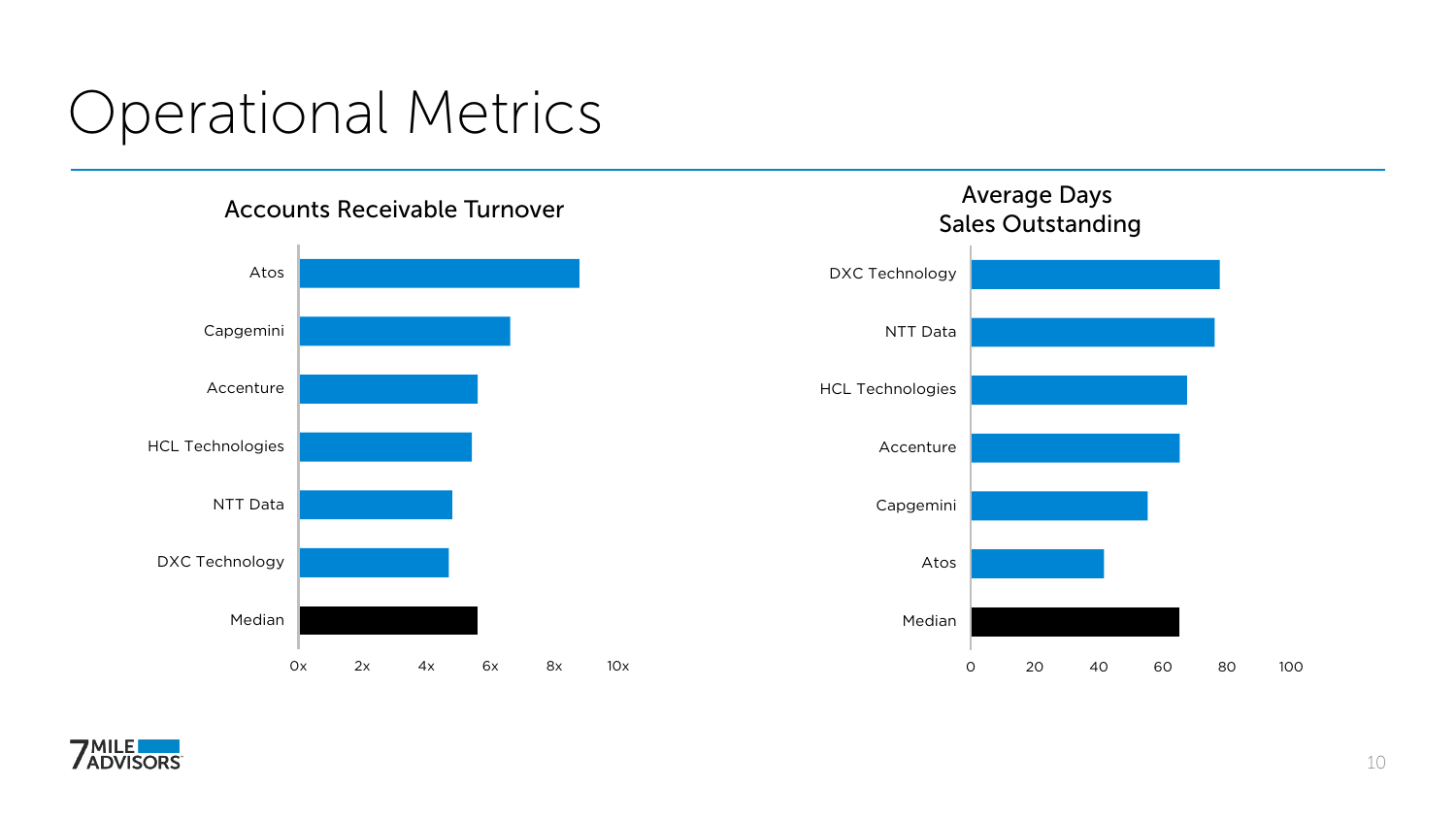### Valuation





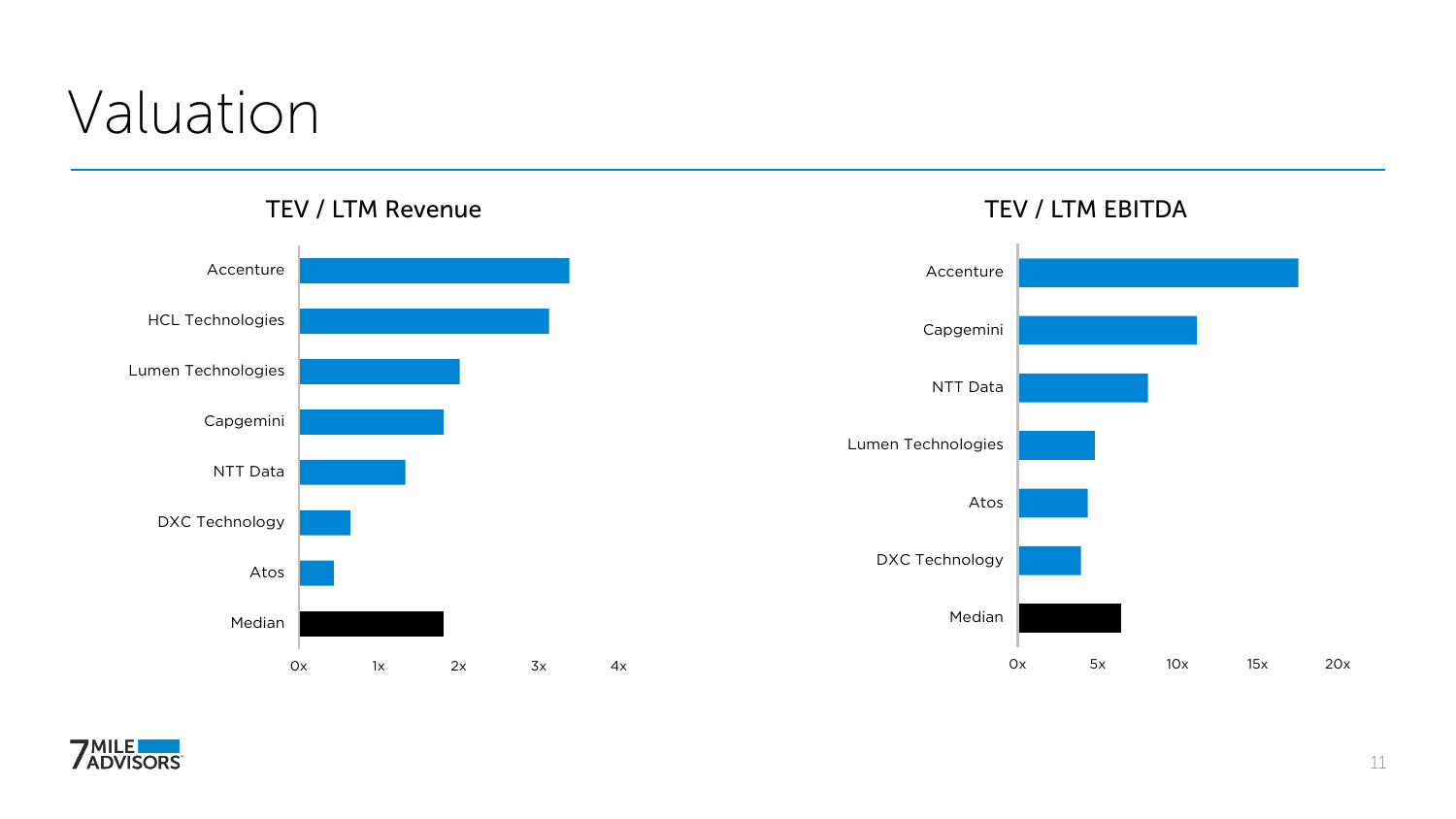### Valuation





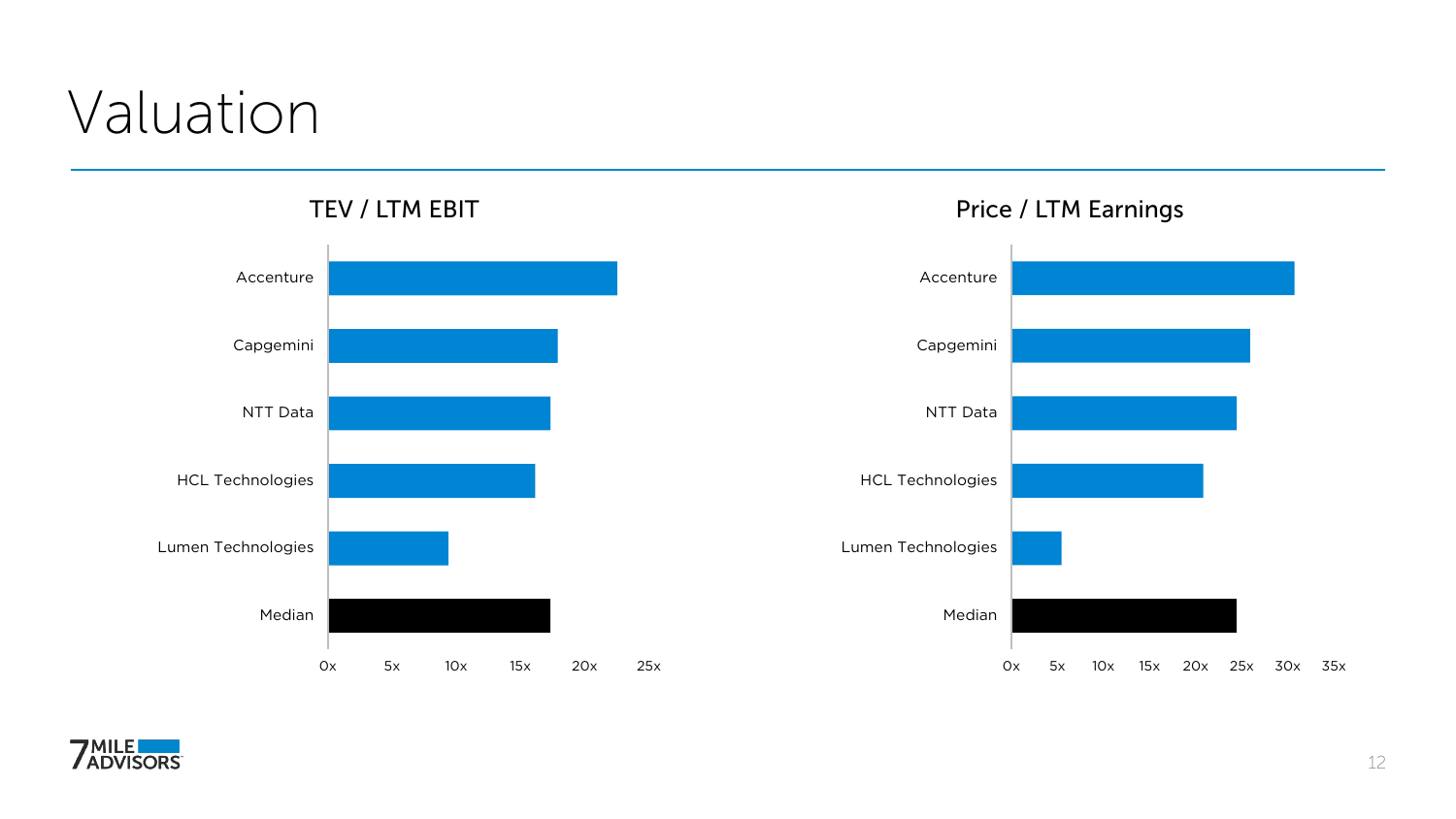### Valuation

#### Historical Valuation Multiples versus Gross Profit

#### Historical Valuation Multiples versus Revenue Growth Rate

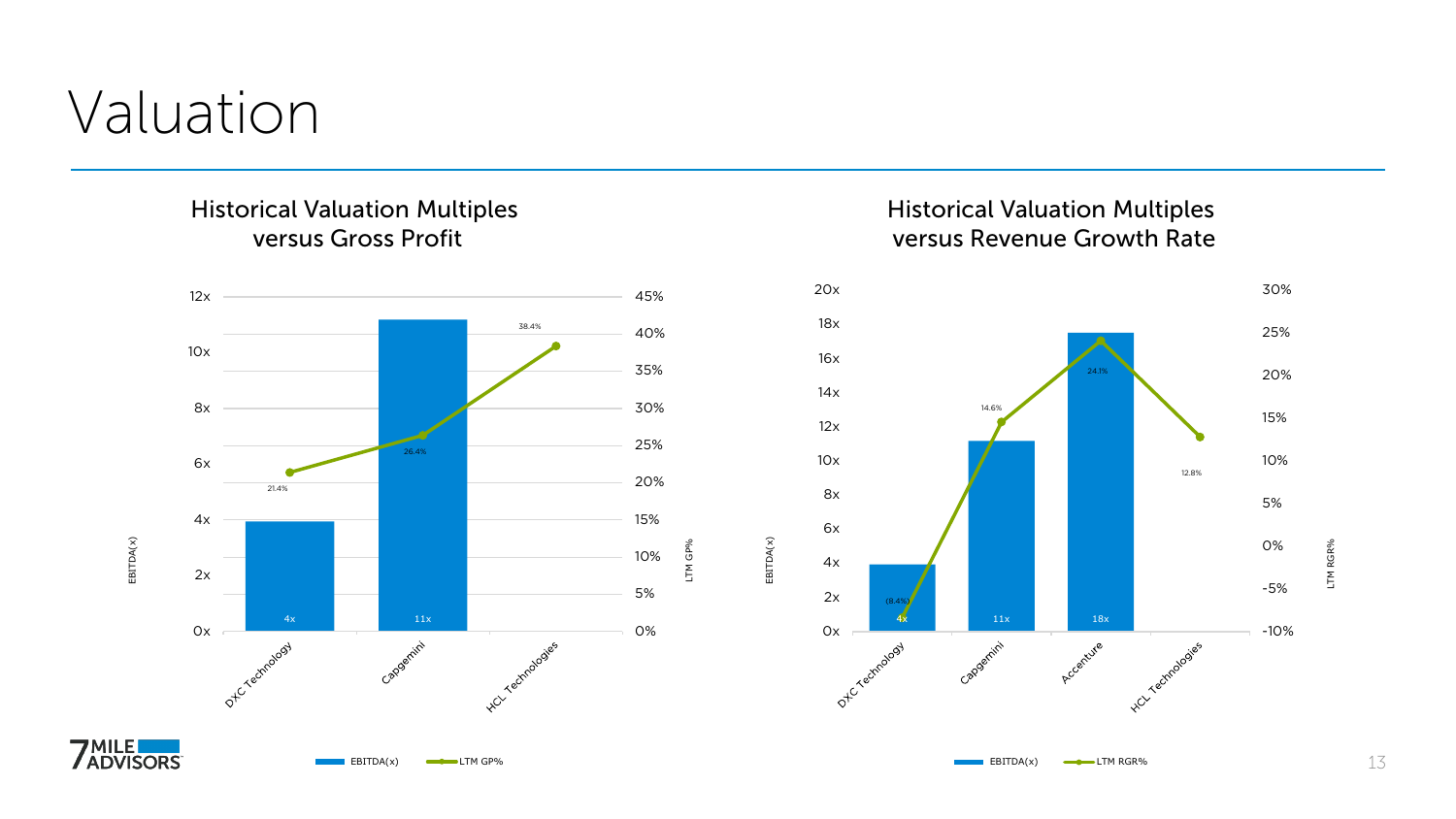### Recent Transactions

| Date         | <b>Target</b>                | <b>Buyer</b>                         | <b>Total Transaction</b><br><b>Amount</b> | <b>Target Revenue (TTM</b><br>at time of deal) | <b>TEV / Revenue</b>     | <b>TEV / EBITDA</b>      |
|--------------|------------------------------|--------------------------------------|-------------------------------------------|------------------------------------------------|--------------------------|--------------------------|
| 27-Apr-22    | Neptune Software             | Triton                               | $\sim$                                    | $\sim$                                         | $\sim$                   | $\sim$                   |
| 26-Apr-22    | Hövermann IT Group           |                                      |                                           |                                                |                          |                          |
|              |                              | Datagroup                            |                                           |                                                |                          |                          |
| 26-Apr-22    | Rizing                       | Wipro                                | 540.00                                    |                                                | $\sim$                   |                          |
| 22-Apr-22    | Inhouse BI                   | Theta (New Zealand)                  |                                           |                                                |                          |                          |
| 05-Apr-22    | Litreca                      | Main Capital Partners                | $\overline{\phantom{a}}$                  |                                                | $\sim$                   | $\overline{\phantom{a}}$ |
| 04-Apr-22    | <b>Okadis Consulting</b>     | Dedig                                |                                           |                                                |                          |                          |
| 01-Apr-22    | Activate Information Systems | Accely                               | $\sim$                                    |                                                | $\overline{\phantom{a}}$ | $\overline{\phantom{a}}$ |
| 31-Mar-22    | <b>Client Solutions</b>      | EY                                   | $\sim$                                    |                                                | <u>. на п</u>            |                          |
| 24-Mar-22    | <b>POET</b>                  | All for One Steeb                    |                                           |                                                |                          |                          |
| 21-Mar-22    | Akquinet                     | Deutsche Beteiligungs                |                                           |                                                |                          |                          |
| 10-Mar-22    | Work Well                    | Seidor                               |                                           |                                                |                          |                          |
| $01-Mar-22$  | Verso Altima India           | Adroit Infotech Ltd                  |                                           |                                                |                          |                          |
| 22-Feb-22    | Loop Integration             | Kin + Carta                          | $\sim$                                    | $\overline{\phantom{a}}$                       | $\sim$                   | $\sim$                   |
| 22-Feb-22    | ResolvIT SC                  | VistaVu Solutions                    |                                           |                                                |                          |                          |
| 18-Feb-22    | Sothis                       | Nunsys                               |                                           |                                                |                          |                          |
| 14-Feb-22    | Erptech                      | Wiit                                 | 4.53                                      |                                                |                          |                          |
| 01-Feb-22    | Iovio                        | Copado                               | $\sim$                                    |                                                |                          | $\overline{\phantom{a}}$ |
| 01-Feb-22    | Wharfedale Technologies      | Lemongrass                           | $\sim$                                    |                                                |                          |                          |
| 31-Jan-22    | <b>Theobald Software</b>     | Bregal Unternehmerkapital            |                                           |                                                |                          |                          |
| 28-Jan-22    | Enginiety                    | <b>EPAM Systems</b>                  |                                           |                                                |                          |                          |
| 13-Jan-22    | Createch                     | Talan                                |                                           |                                                | $\sim$                   | $\overline{\phantom{a}}$ |
| $11$ -Jan-22 | Movilitas Consulting         | Engineering USA                      |                                           |                                                |                          |                          |
| $11$ -Jan-22 | MySupply                     | Canada Pension Plan Investment Board | $\sim$                                    | $\sim$                                         | $\sim$                   | $\sim$                   |
| $10$ -Jan-22 | Enowa                        | Reply                                |                                           |                                                |                          |                          |
| 04-Jan-22    | <b>UMB</b>                   | The BKW Group                        |                                           |                                                |                          |                          |

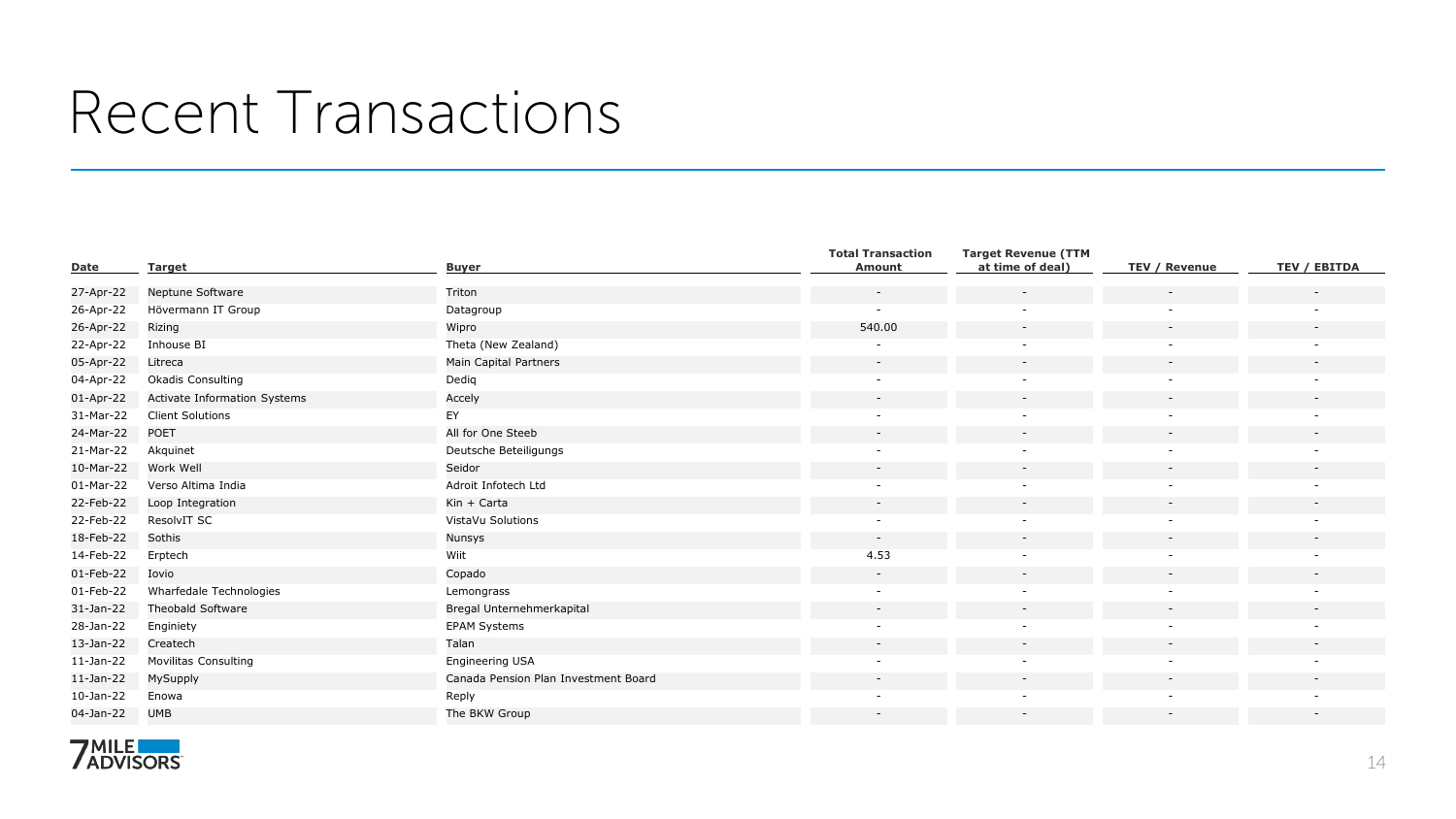SAP Services Providers - May 2022

## Appendix

*Public Basket Contact Information* 

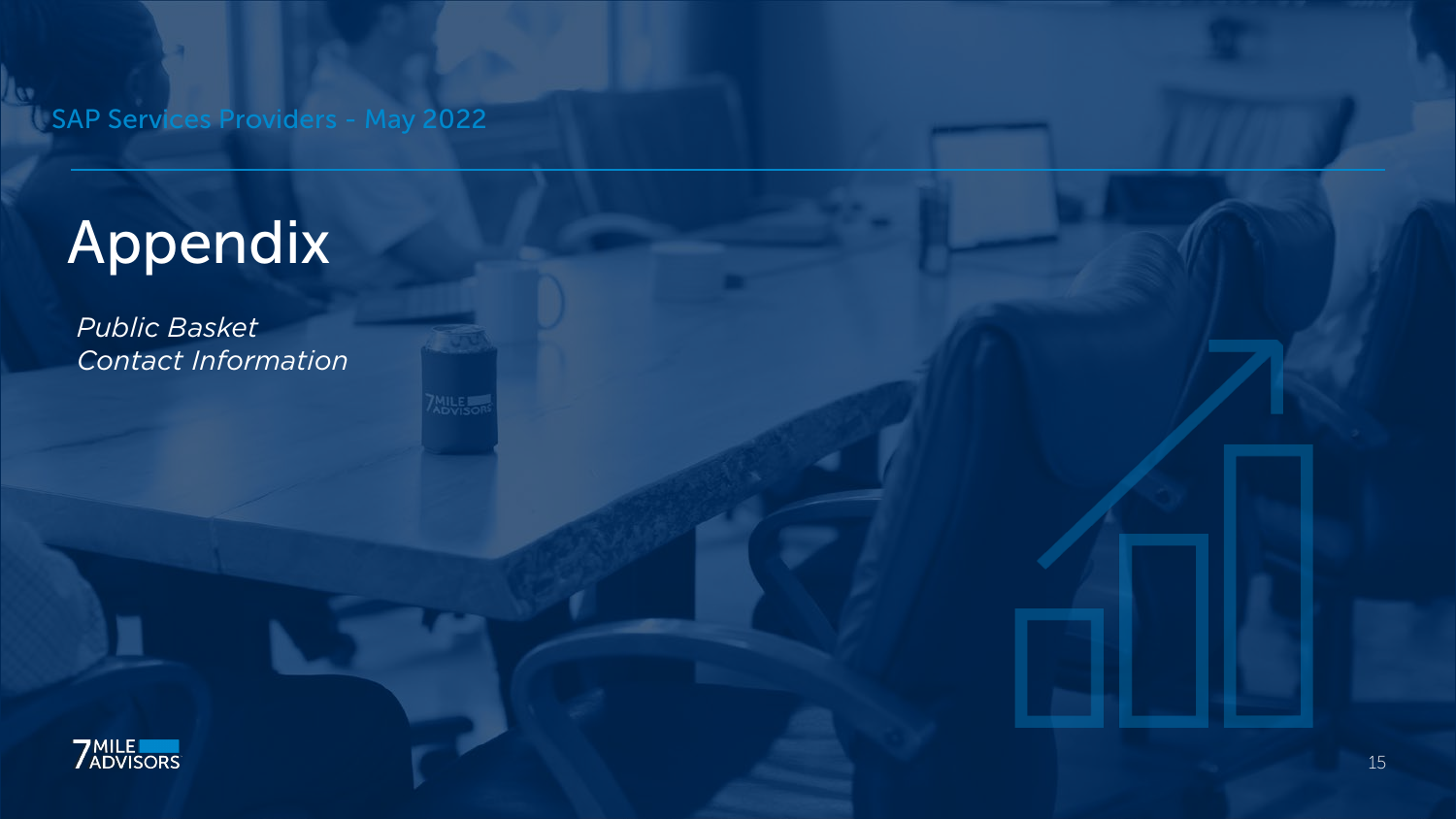#### Atos

Atos SE is an information technology company offering clients a fullstack range of digital solutions and products alongside consultancy services, digital security and decarbonization offerings.

Its operating segments include North America, Northern Europe, Central Europe, Southern Europe and Growing Markets. Its purpose is to help design the future of the information space. The company enables its customers and employees, and members of society to live, work and develop sustainably, in a safe and secure information space.



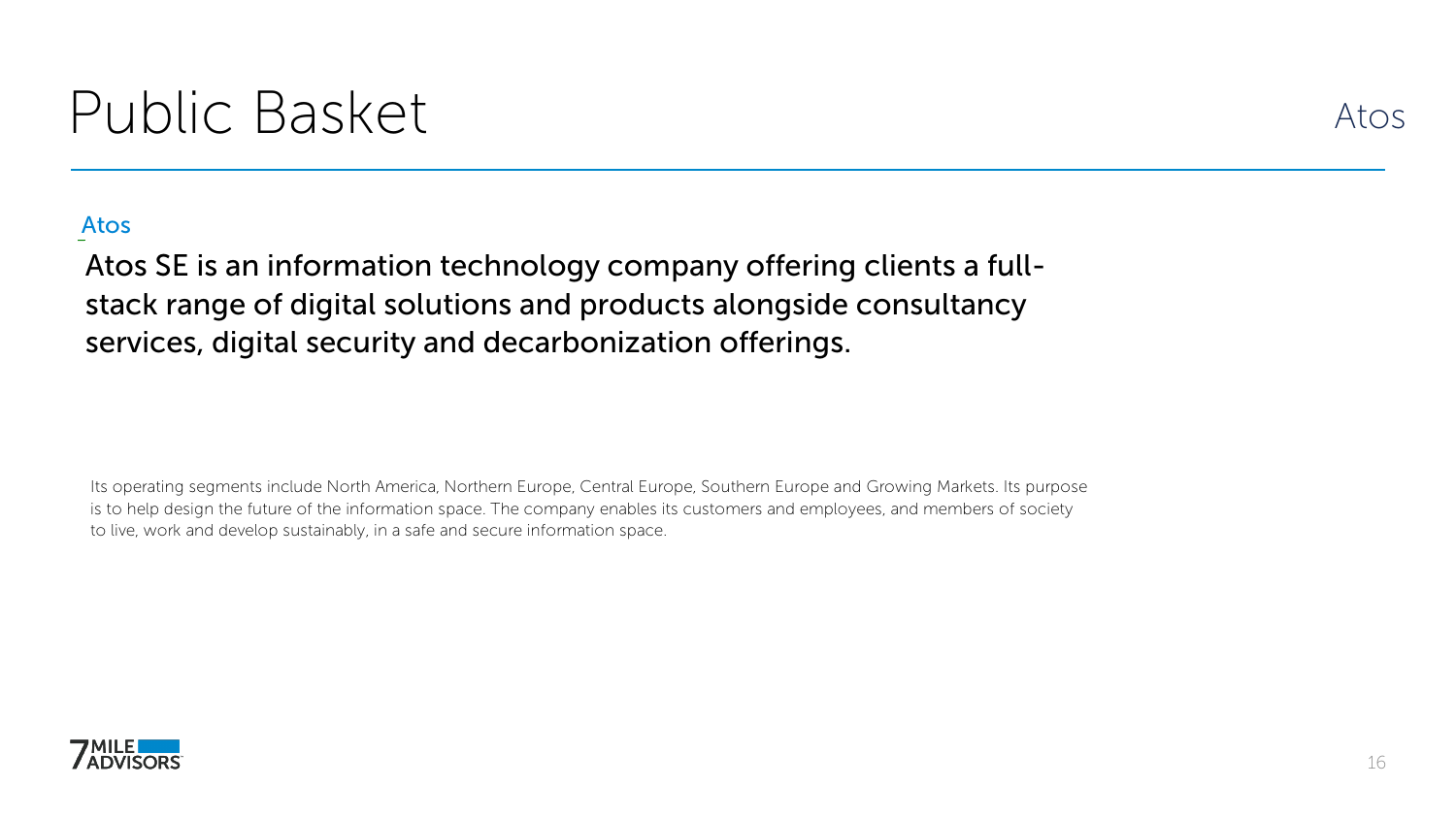



Atos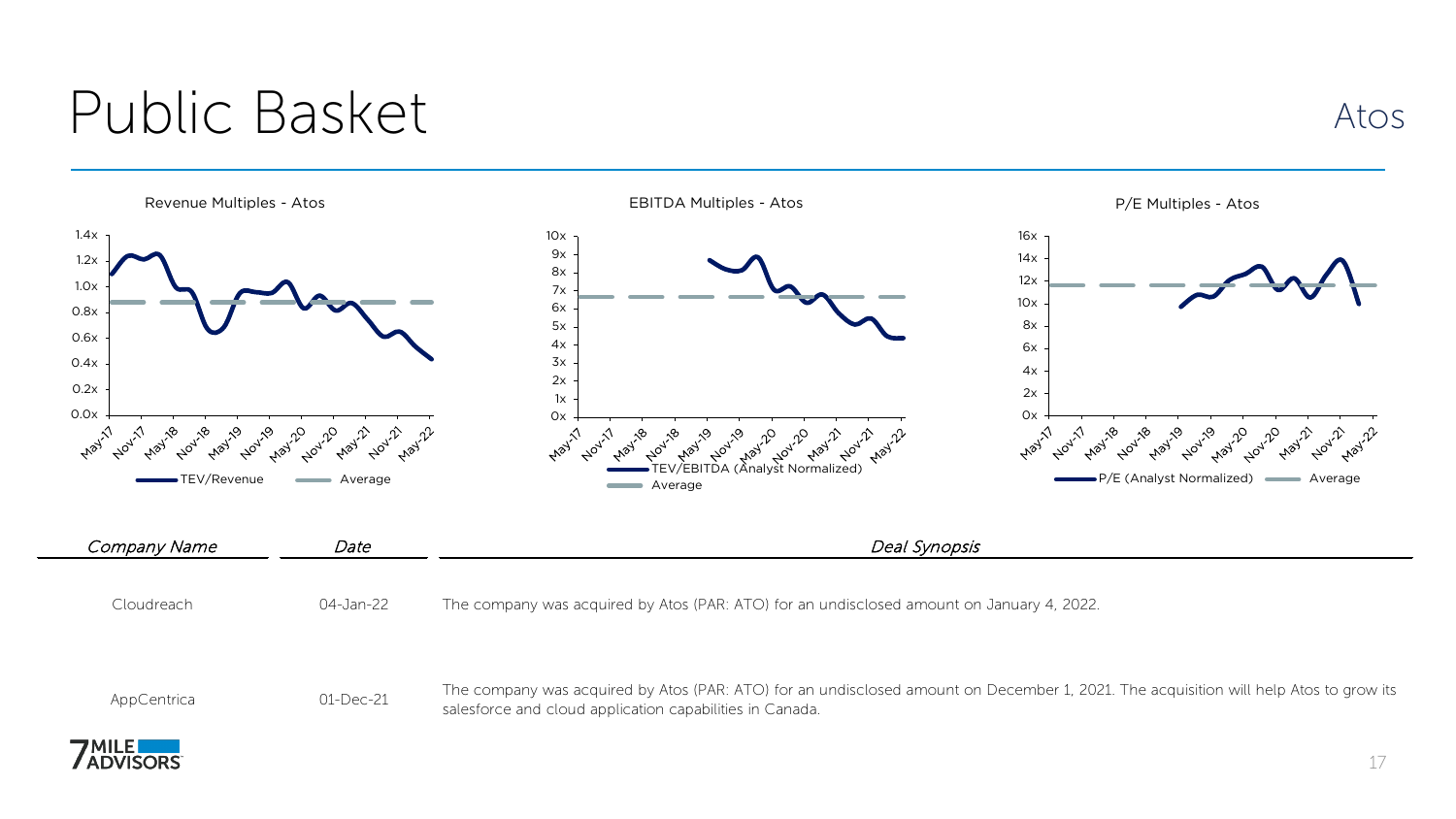

DXC Technology

#### DXC Technology Co is a vendor-independent IT services provider that started trading in April 2017.

DXC was created via the amalgamation of Computer Sciences Corporation, or CSC, and Hewlett Packard Enterprise's Services business. The combined company has enviable global scale, with annual revenue of around \$20 billion, over 130,000 employees, operations across 70 countries, and broad industry exposure. In addition, the firm has roughly 6,000 clients, of which over 200 are within the Fortune 500.

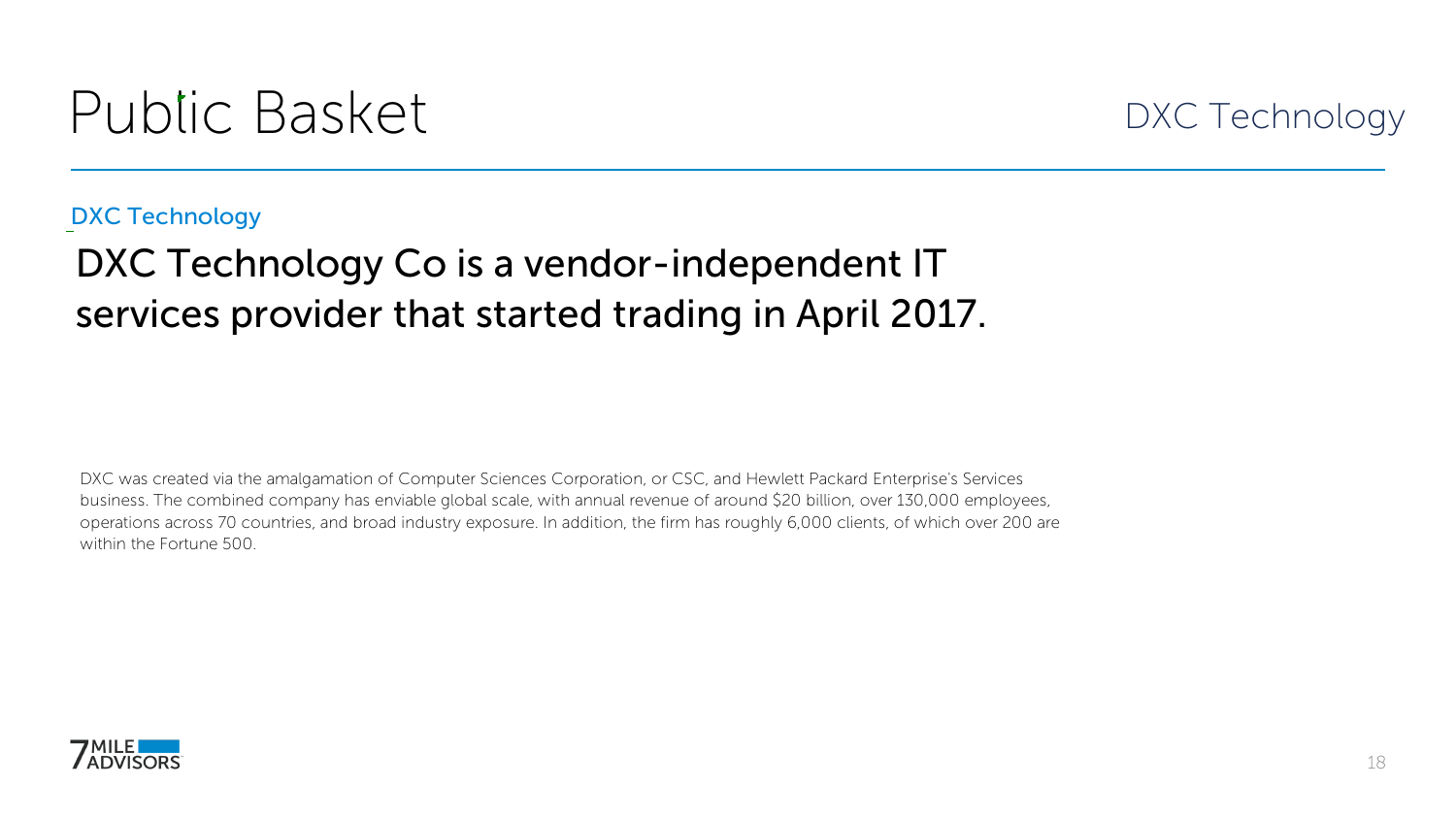#### DXC Technology

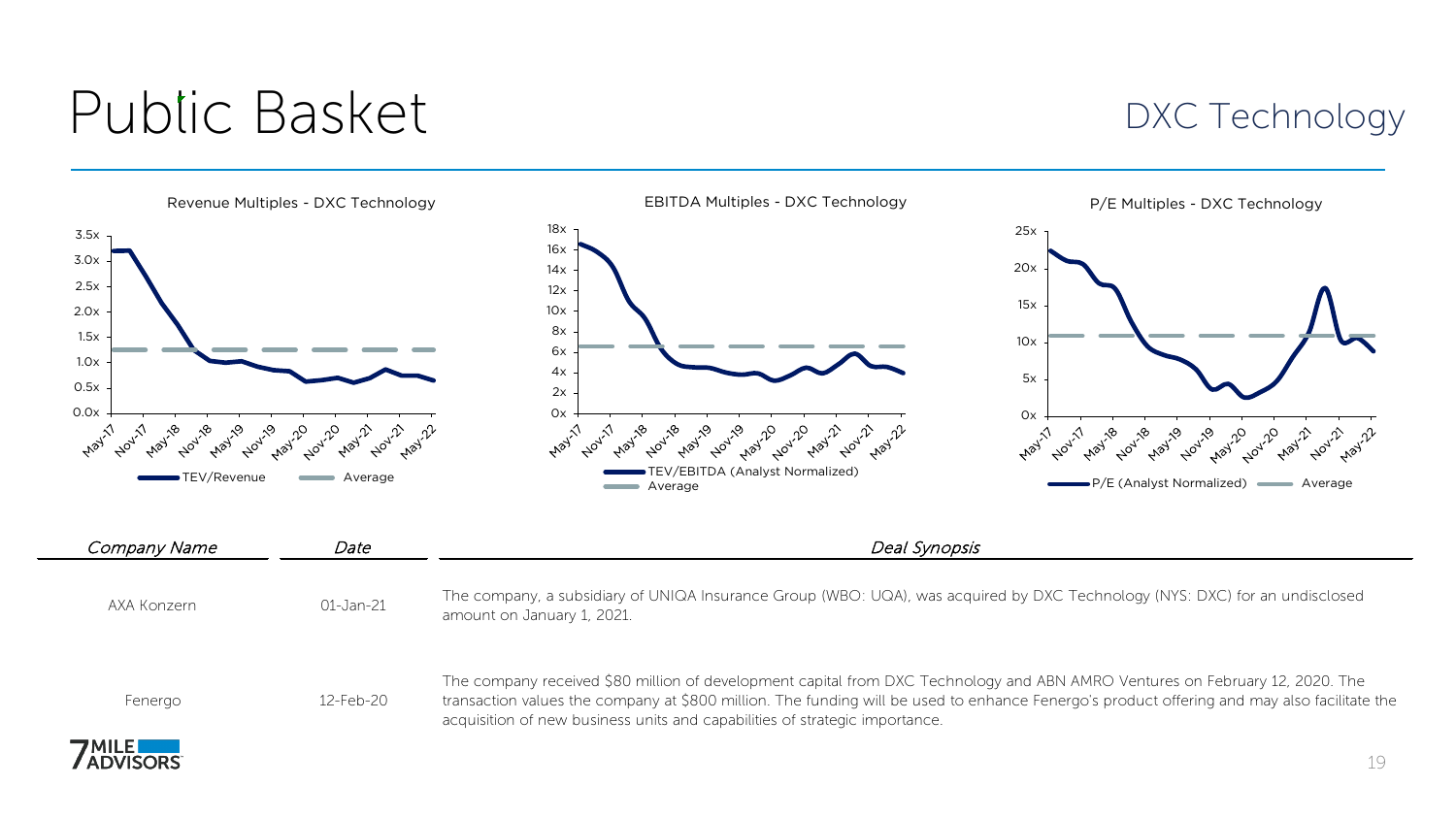

#### NTT Data

#### NTT Data Corp provides IT services to a wide range of business fields.

The company's operations are divided into three segments: global, public and social infrastructure; enterprise and solutions; and financial. Each segment contributes approximately an even proportion of the company's revenue. The services the company provides include system integration by constructing systems tailored to individual customer needs, multiple Internet and computer network-based information and processing services, consulting that evaluates customers' management issues, system support for large-scale systems, and new IT-based business models. The company is based in Japan but has a global presence.

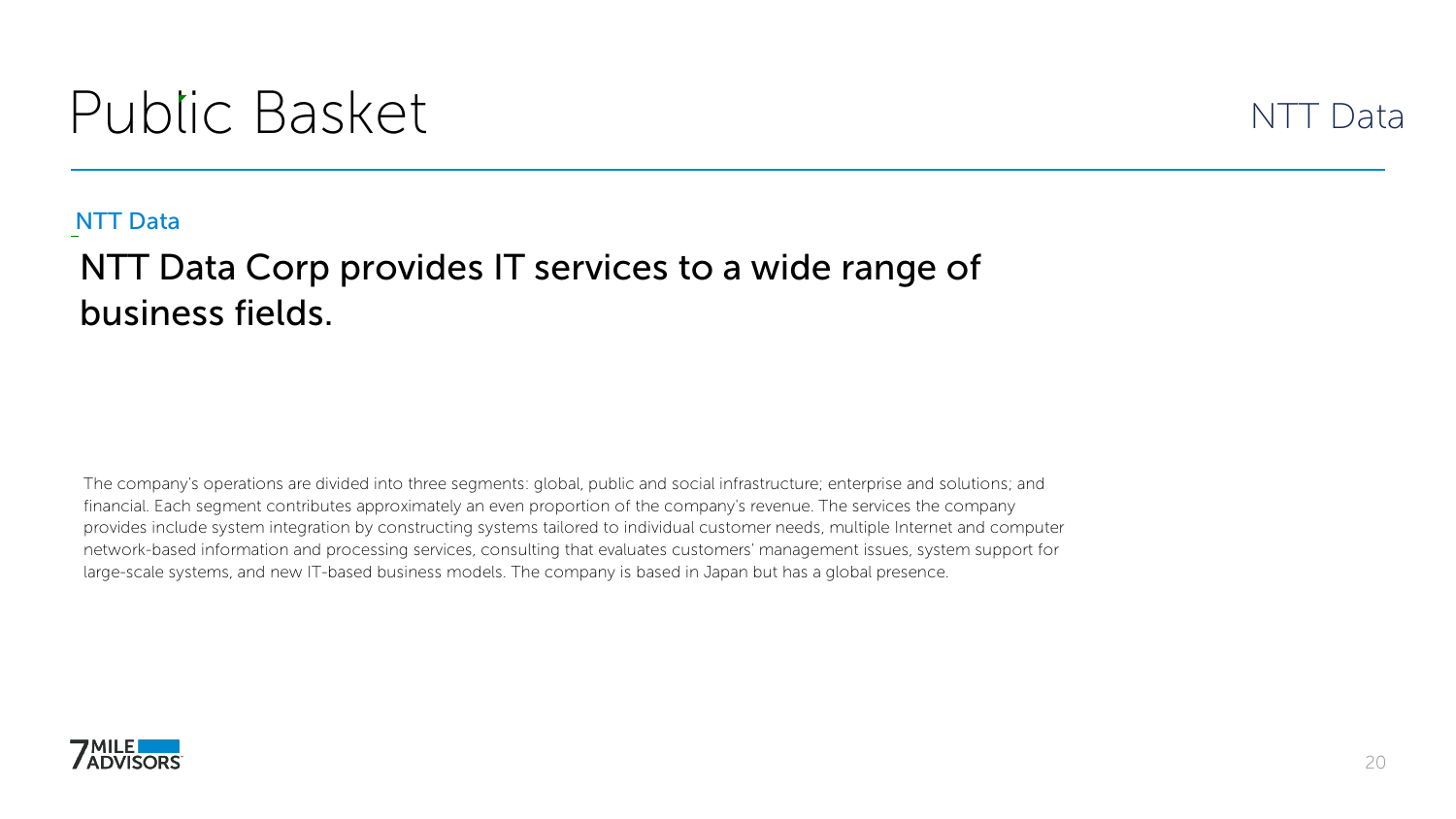NTT Data



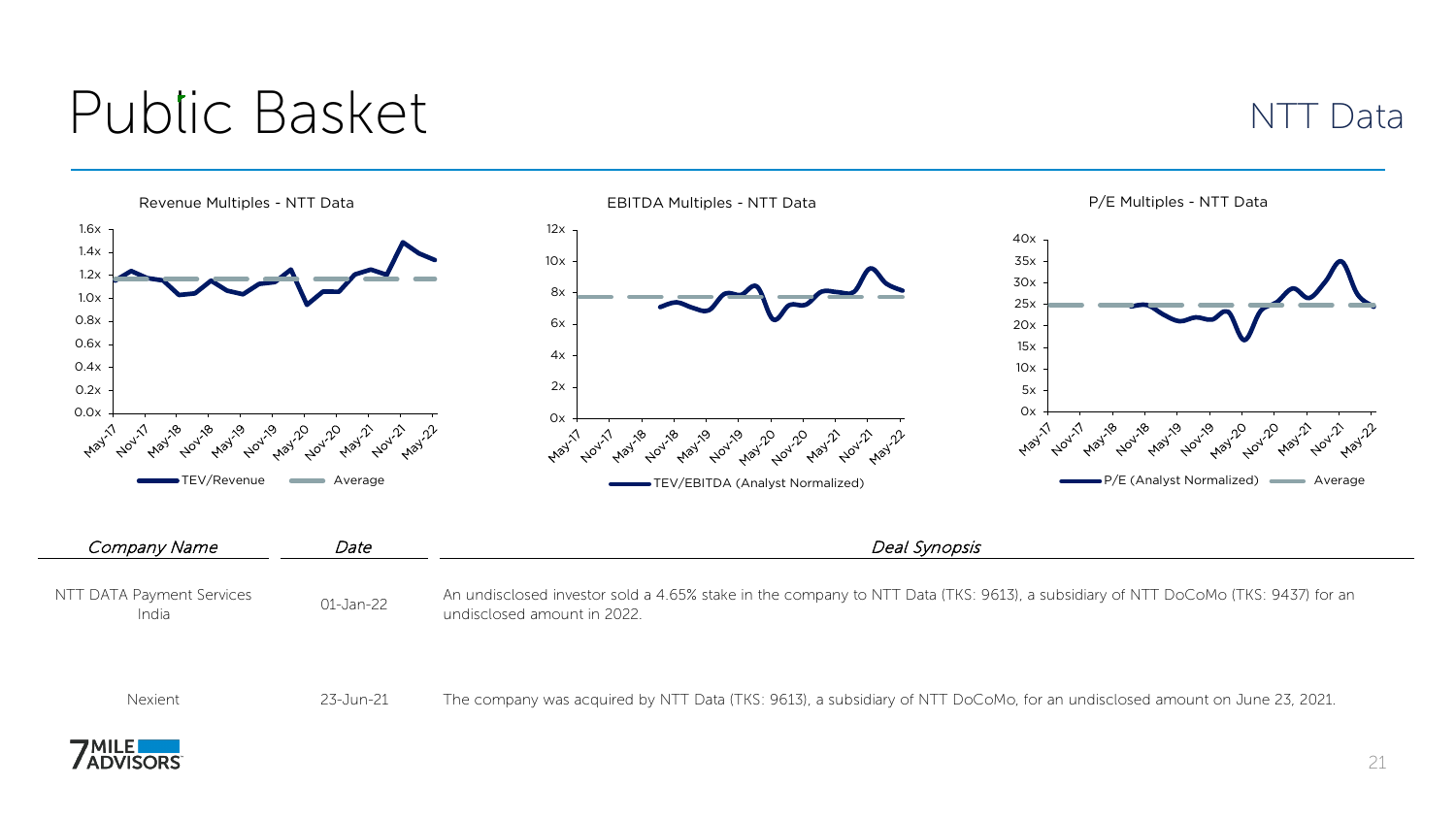#### HCL Technologies

#### HCL Technologies Ltd provides enterprises with IT solutions in India.

It focuses on offering Digital, Internet of Things Services, Cloud, Automation, Cybersecurity, Infrastructure Management, and Engineering Services to solve business problems for clients. While the company is based in India, it has international clients in a large number of countries. It offers solutions to a variety of industries including Financial Services, Public Services, Consumer Services, Healthcare, and Manufacturing. It operates in three segments Software services, IT Infrastructure services, and Business Process Outsourcing services. The firm emphasizes consultation services for firms, with the goal to offer them digital and design solutions. Most of the firm's revenue comes from Software services segment.

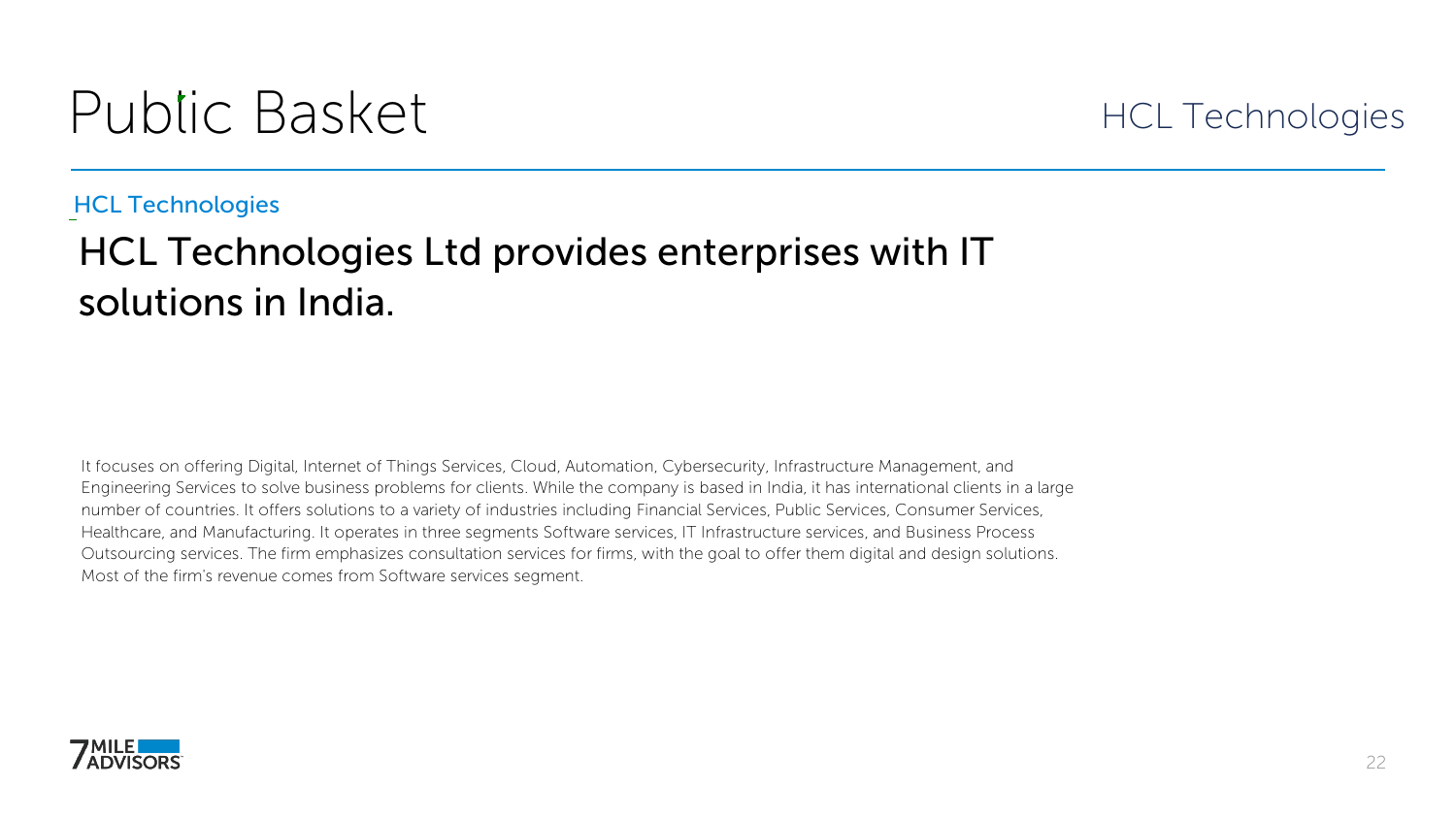#### HCL Technologies

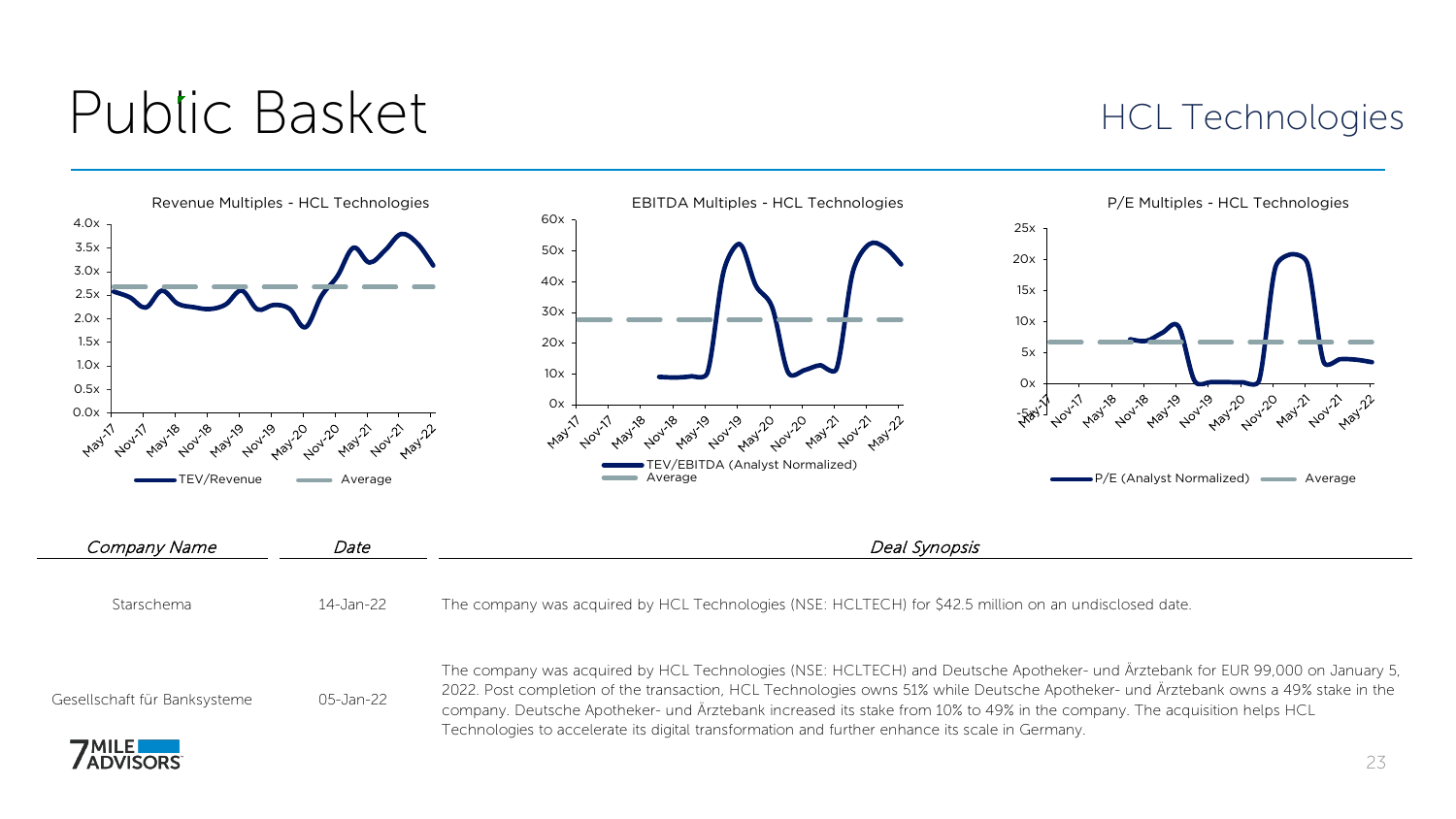

#### Capgemini

#### Capgemini is a French IT services company with a global presence.

The firm has over 450 offices globally, with more than half of its employees based in India. Capgemini provides services related to IT consulting, infrastructure management, and business process outsourcing.

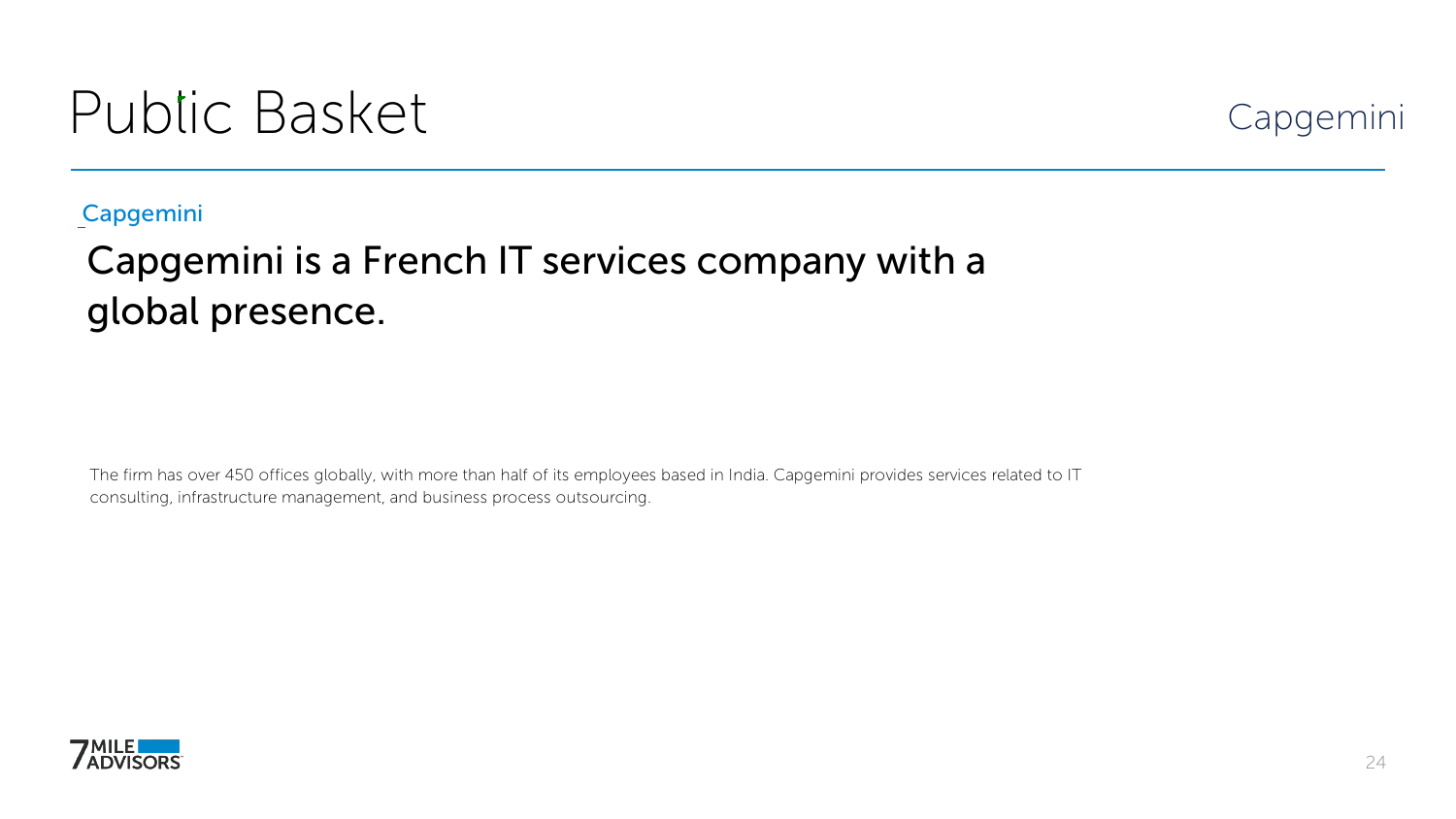#### Capgemini

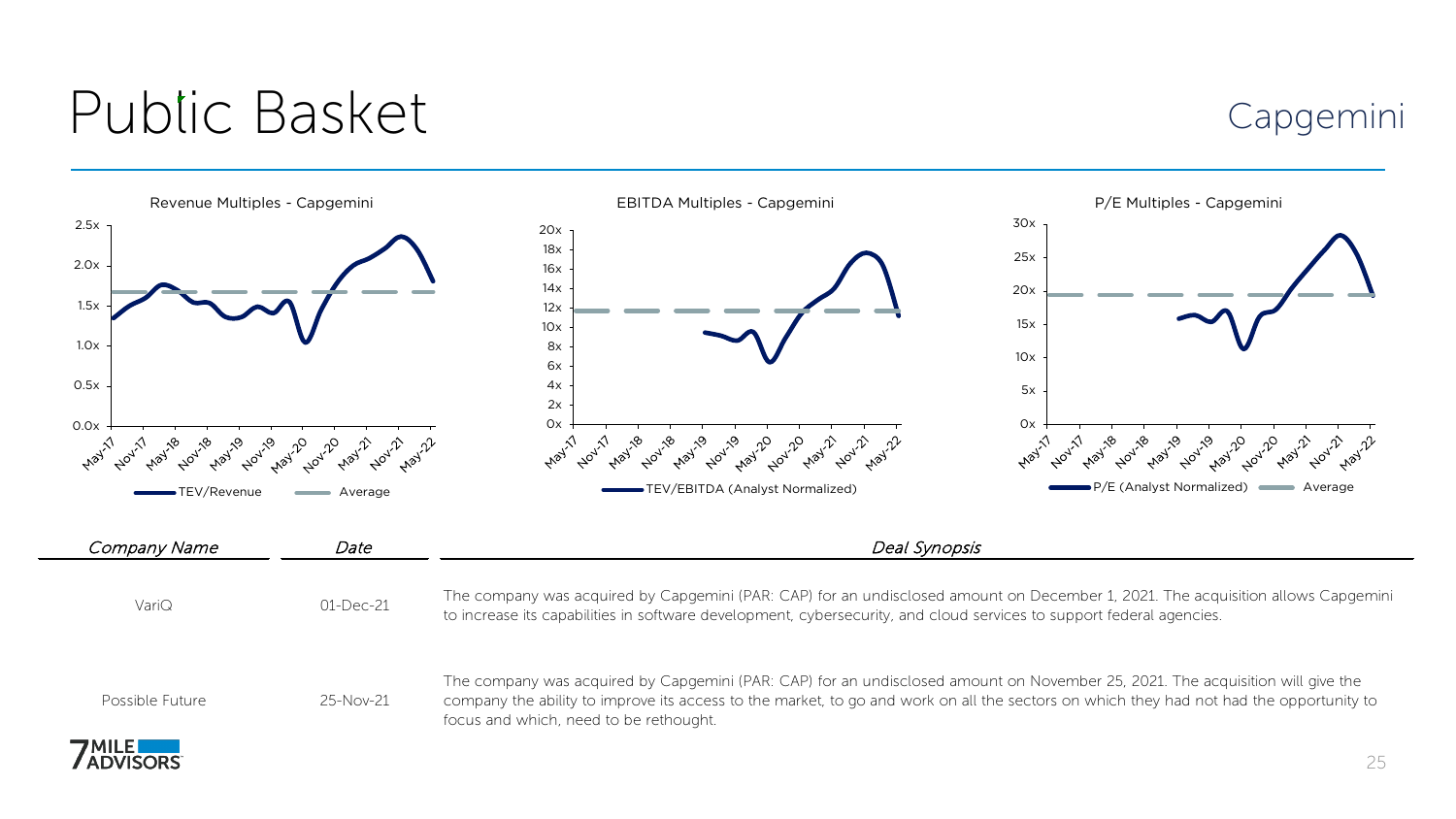#### Lumen Technologies

With 450,000 route miles of fiber, including over 35,000 route miles of subsea fiber connecting Europe, Asia, and Latin America, Lumen Technologies is one of the United States' largest telecommunications carriers serving global enterprises.

Its merger with Level 3 further shifted the company's operations toward businesses (over 70% of revenue) and away from its legacy consumer business. Lumen offers businesses a full menu of communications services, providing colocation and data center services, data transportation, and end-user phone and Internet service. On the consumer side, Lumen provides broadband and phone service across 37 states, where it has 4.5 million broadband customers.

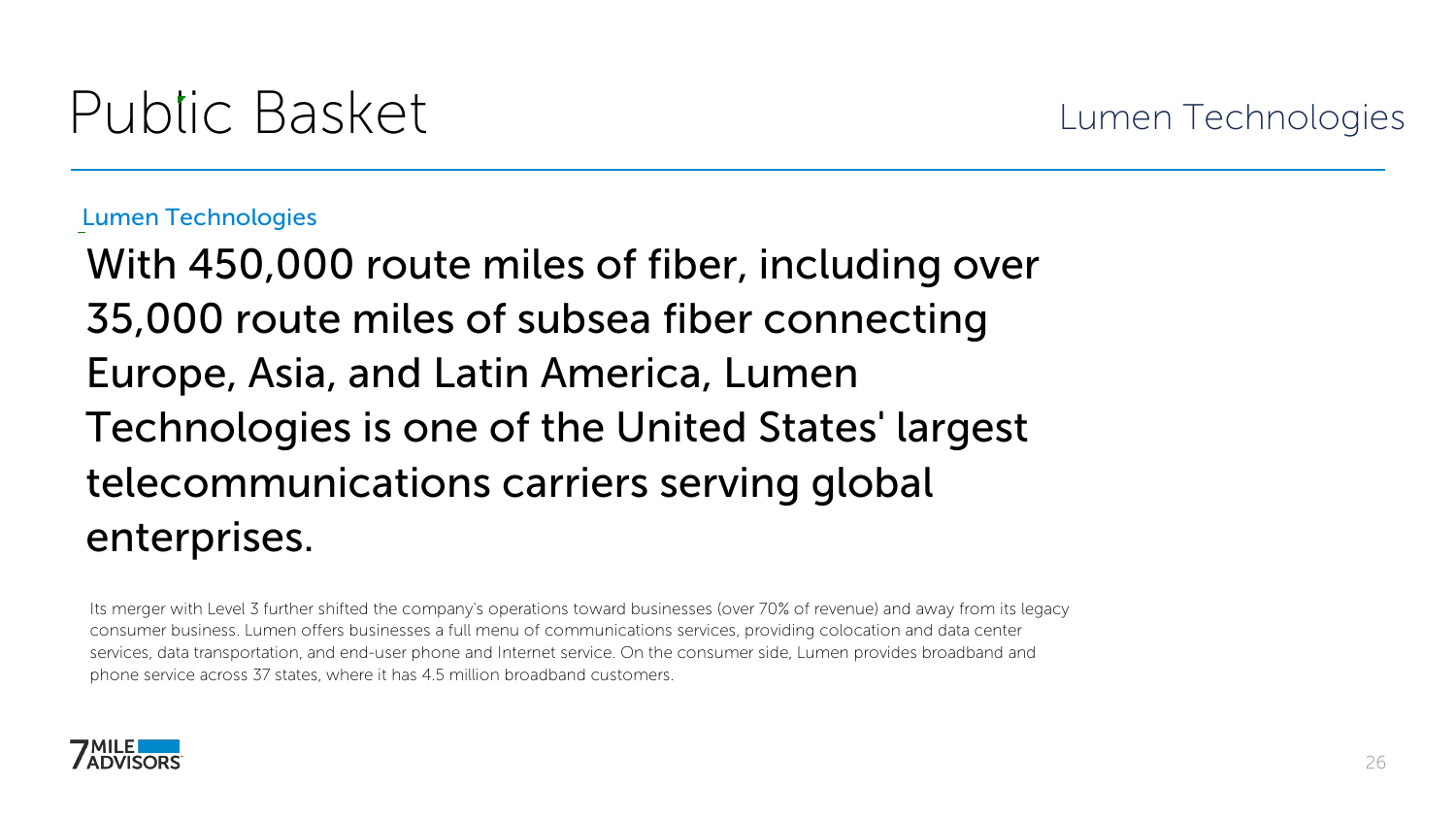#### Lumen Technologies



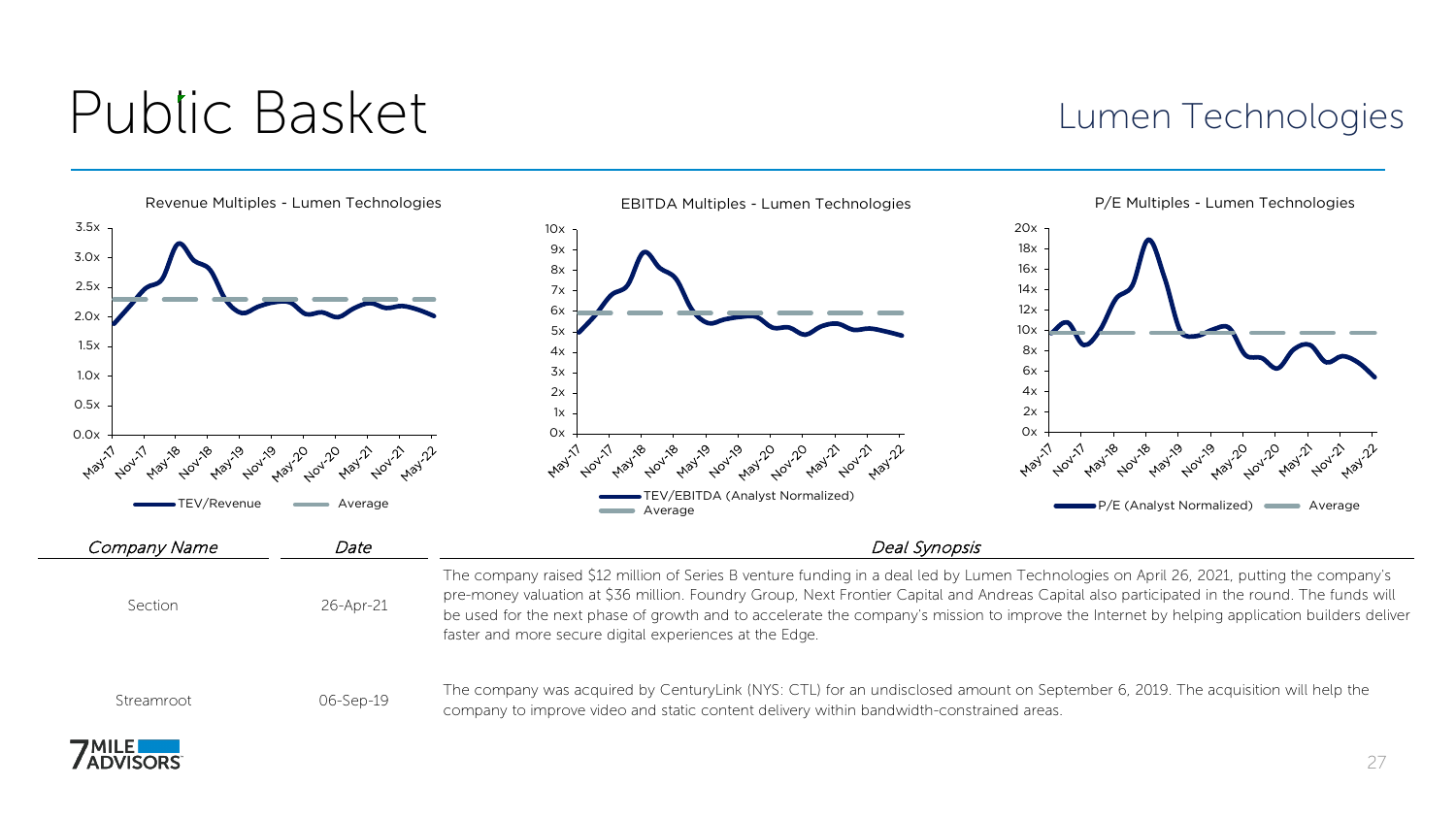

#### Accenture

#### Accenture is a leading global IT-services firm that provides consulting, strategy, and technology and operational services.

These services run the gamut from aiding enterprises with digital transformation to procurement services to software system integration. The company provides its IT offerings to a variety of sectors, including communications, media and technology, financial services, health and public services, consumer products, and resources. Accenture employs just under 500,000 people throughout 200 cities in 51 countries.

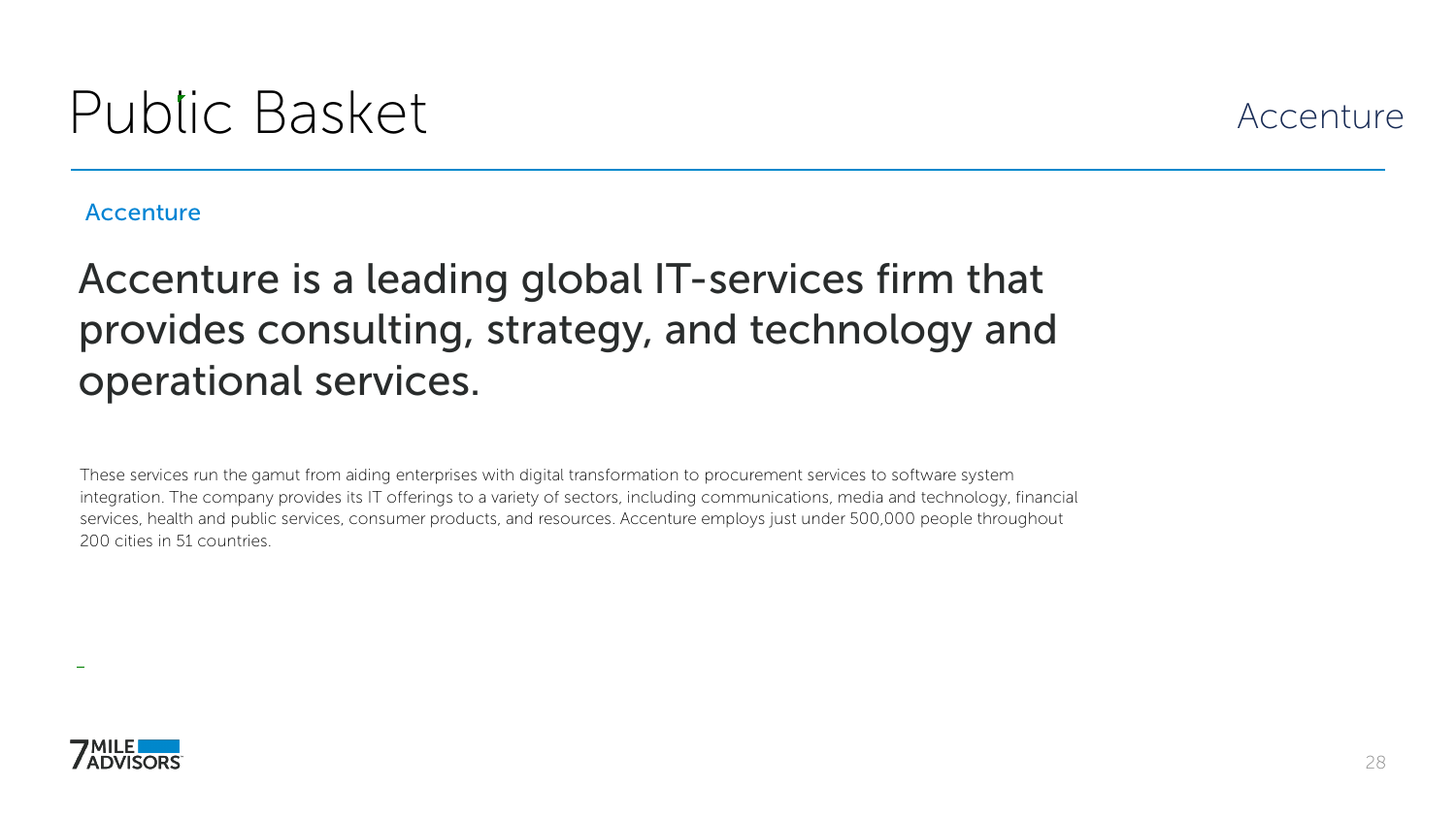#### Accenture



Ergo Renova 21-Apr-22

The company was acquired by Accenture (NYS: ACN) for an undisclosed amount on April 21, 2022. The acquisition will expand Accenture's cloud first capabilities to drive data-led transformations for clients in the Hispanic South American market, spanning Argentina, Chile, and Colombia.